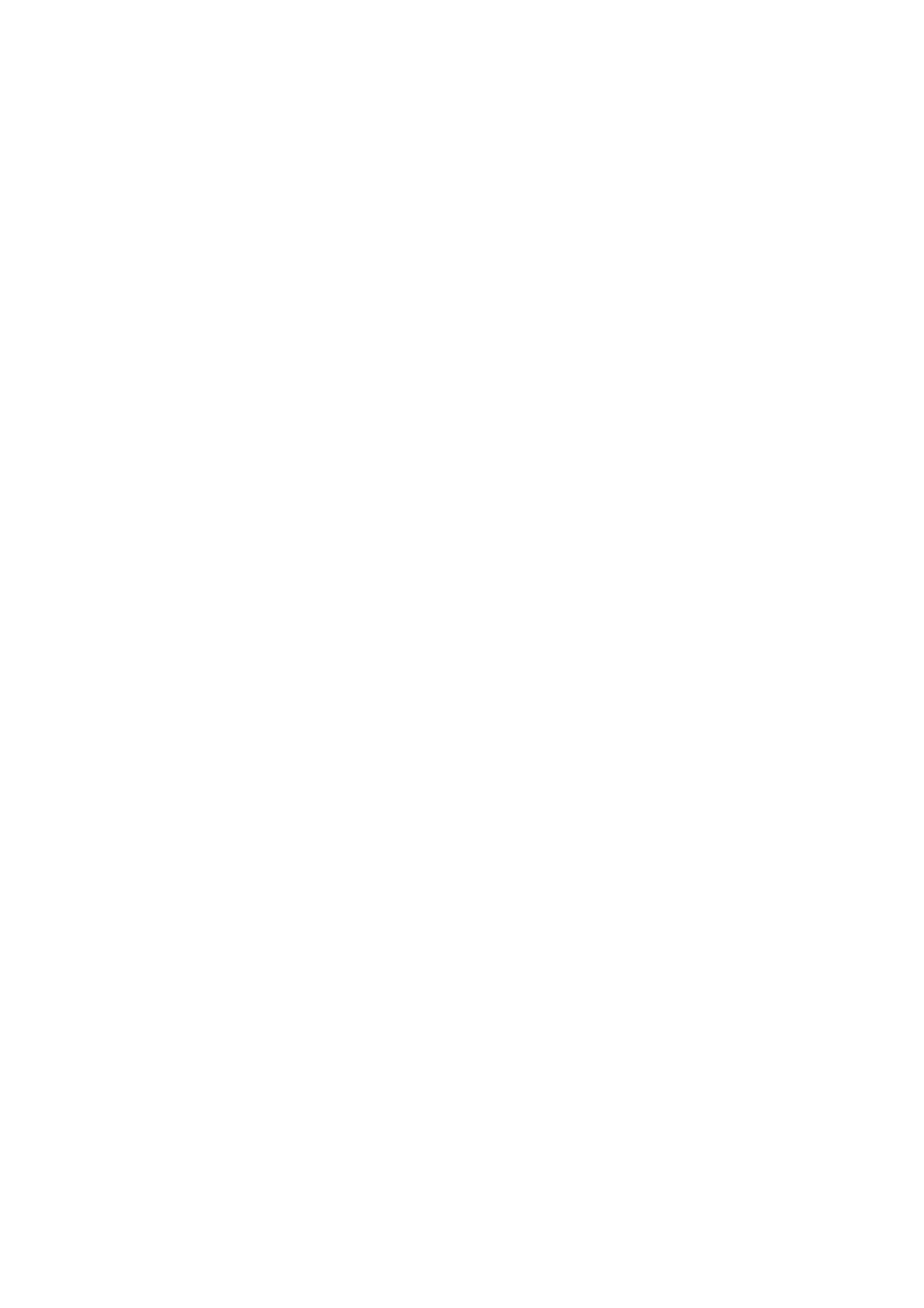# Diffusion-Inspired Shrinkage Functions and Stability Results for Wavelet Denoising

#### Pavel Mrázek

Mathematical Image Analysis Group Faculty of Mathematics and Computer Science, Building 27 Saarland University, 66041 Saarbrücken, Germany mrazek@mia.uni-saarland.de

#### Joachim Weickert

Mathematical Image Analysis Group Faculty of Mathematics and Computer Science, Building 27 Saarland University, 66041 Saarbrücken, Germany weickert@mia.uni-saarland.de

#### Gabriele Steidl

Faculty of Mathematics and Computer Science, D7, 27 University of Mannheim, 68131 Mannheim, Germany steidl@math.uni-mannheim.de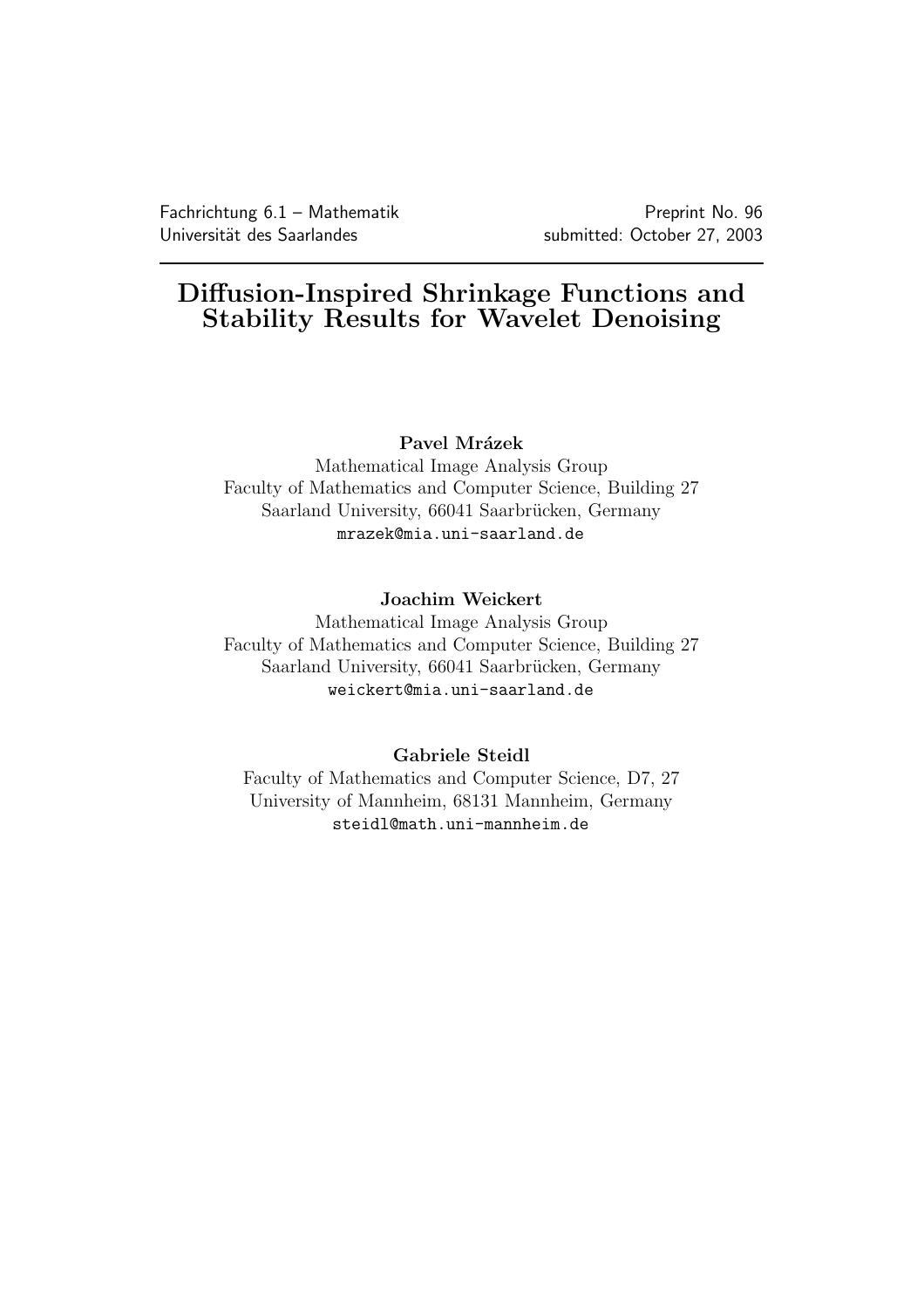Edited by FR  $6.1$  – Mathematik Universität des Saarlandes Postfach 15 11 50 66041 Saarbrücken Germany

Fax:  $+ 496813024443$ e-Mail: preprint@math.uni-sb.de WWW: http://www.math.uni-sb.de/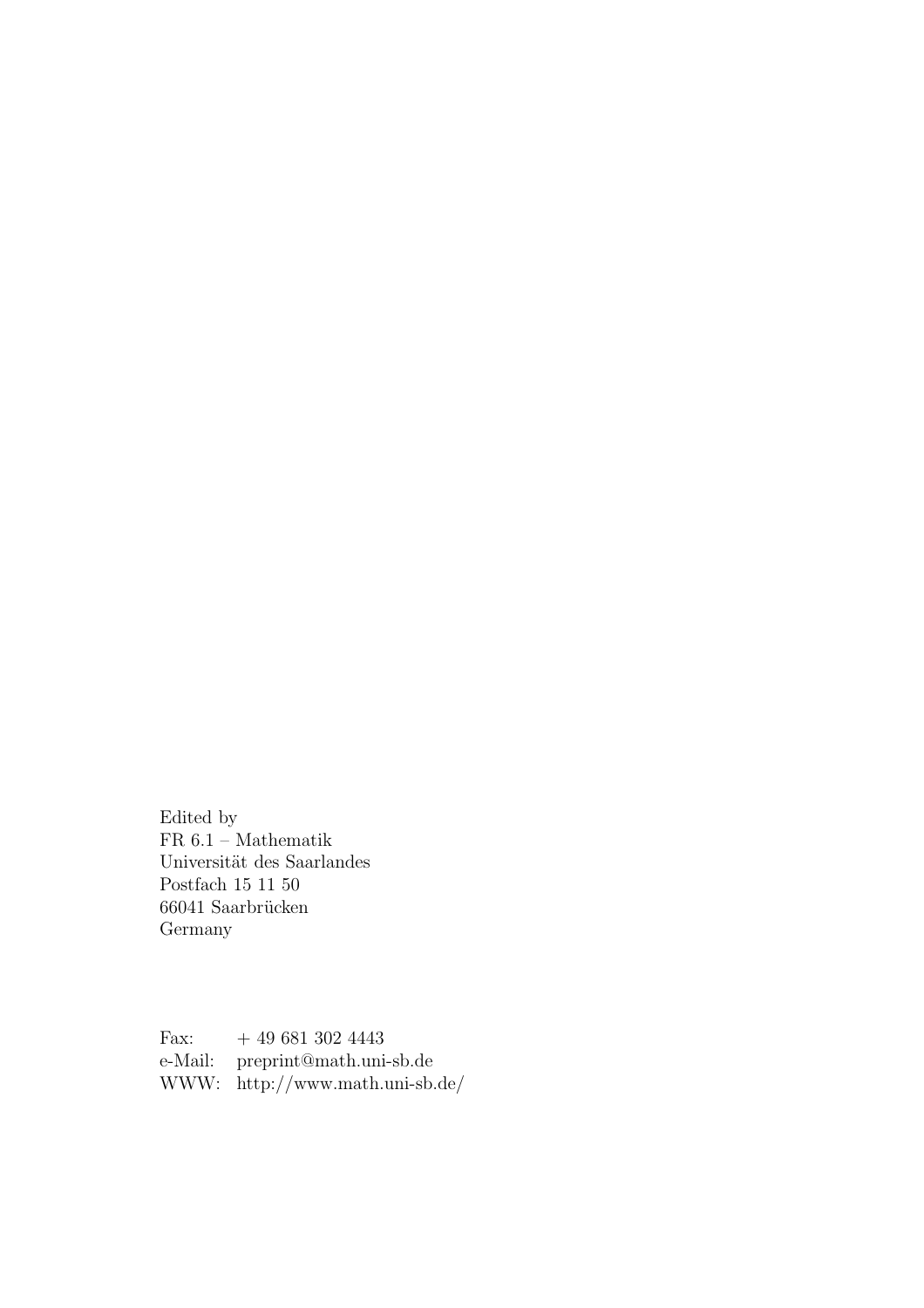#### Abstract

We study the connections between discrete 1-D schemes for nonlinear diffusion and shift-invariant Haar wavelet shrinkage. We show that one step of a (stabilised) explicit discretisation of nonlinear diffusion can be expressed in terms of wavelet shrinkage on a single spatial level. This equivalence allows a fruitful exchange of ideas between the two fields. In this paper we derive new wavelet shrinkage functions from existing diffusivity functions, and identify some previously used shrinkage functions as corresponding to well known diffusivities. We demonstrate experimentally that some of the diffusion-inspired shrinkage functions are among the best for translation-invariant multiscale wavelet denoising. Moreover, by transferring stability notions from diffusion filtering to wavelet shrinkage, we derive conditions on the shrinkage function that ensure that shift invariant single-level Haar wavelet shrinkage is maximum-minimum stable, monotonicity preserving, and variation diminishing.

AMS 2000 Subject Classification: 68T45, 68U10, 35K55, 65T60, 65N04 Key words: image denoising, wavelet shrinkage, diffusion filtering, finite differences, stability

### Contents

| $\mathbf{1}$ | Introduction                                                                 | $\bf{2}$              |  |  |  |  |
|--------------|------------------------------------------------------------------------------|-----------------------|--|--|--|--|
| $\mathbf 2$  | <b>Nonlinear Diffusion</b><br>2.1<br>2.2                                     | 5<br>-5<br>6          |  |  |  |  |
| 3            | Wavelet Shrinkage<br>3.1<br>3.2                                              | 6<br>-6<br>- 8        |  |  |  |  |
| 4            | Correspondence of Diffusivities and Shrinkage Functions<br>4.1<br>4.2<br>4.3 | 9<br>- 9<br>10<br>14  |  |  |  |  |
| 5            | <b>Stability Analysis of Wavelet Shrinkage</b><br>5.1<br>5.2<br>5.3          | 16<br>-16<br>17<br>18 |  |  |  |  |
| 6            | <b>Denoising Experiment</b>                                                  |                       |  |  |  |  |
| 7            | Conclusions                                                                  |                       |  |  |  |  |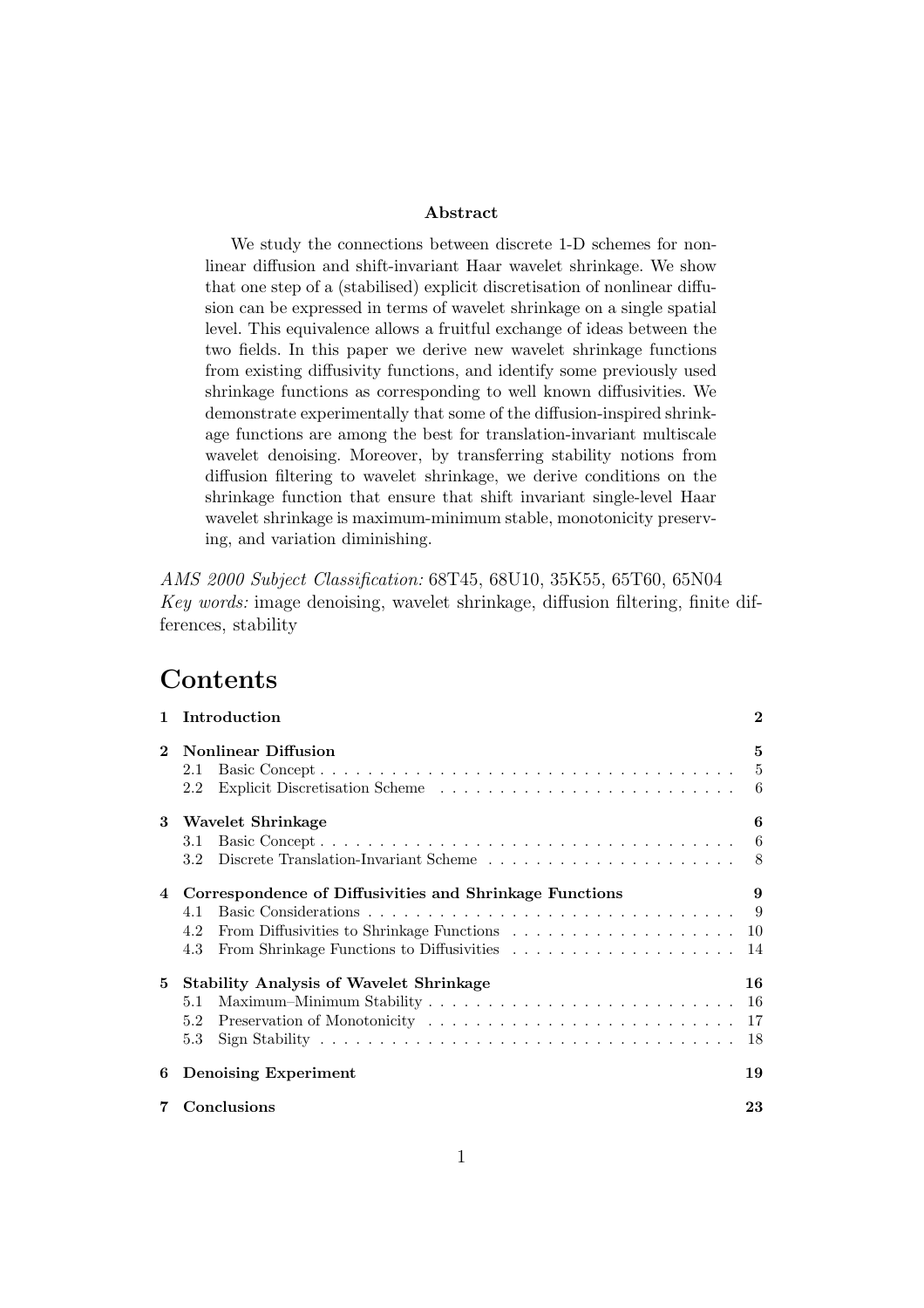### 1 Introduction

We consider a classical task of signal denoising: create an estimate  $u$  of an original signal  $z$  from its noisy measurement  $f$ , where

$$
f=z+n,
$$

and n denotes an additive noise function. Various methods have been proposed to remove the noise from z without sacrificing important structures such as edges, including rank-order filtering, mathematical morphology, adaptive smoothing, stochastic methods, wavelet techniques, partial differential equations (PDEs) and variational methods. Although these classes of methods serve the same purpose, relatively few publications examine their similarities and differences, in order to transfer results from one of these classes to the others, or to design hybrid methods that combine the advantages of different classes. The present paper is a contribution in this direction, where we concentrate on two of these methods, namely nonlinear diffusion techniques and wavelet shrinkage.

Nonlinear diffusion creates a family of restored signals  $u(t)$  by starting from the noisy signal  $f$ , and evolving it locally according to a process described by a nonlinear partial differential equation. This process is controlled by a diffusivity function q of the signal gradient. Typically,  $q(s)$  is a nonnegative, nonincreasing function of the gradient magnitude, approaching zero as  $s \to \infty$ . This setting leads to the effect that smoothing of u proceeds faster in homogeneous regions (where the gradient is small, possibly caused by noise), and discontinuities (large gradient, hopefully corresponding to important features of the underlying signal) tend to be preserved. Depending on the choice of the diffusivity function  $g$ , a single nonlinear diffusion equation may cover a variety of nonlinear filters, including the original nonlinear diffusion of Perona and Malik [36] and its regularised variants [10, 44], total variation (TV) diffusion [2], balanced forward-backward (BFB) diffusion [28] and a number of others. When applied to discrete data  $\mathbf{f} = (f_i)_{i=0}^{N-1}$ , the nonlinear diffusion filter creates a series of smoothed signals  $\mathbf{u}^k := \mathbf{u}(k\tau)$  iteratively, starting from the noisy signal,  $\mathbf{u}^0 = \mathbf{f}$ .

Wavelet transforms express the signal in terms of wavelet coefficients, describing the signal variation at different scales. If the wavelet basis is chosen properly, a signal will be generally described by only a few significant wavelet coefficients, while moderate white Gaussian noise pollutes all the wavelet coefficients by a small amount. Signal denoising by wavelet shrinkage [15, 16] starts from this assumption, and creates a smoothed version of the processed signal by the following three-step procedure: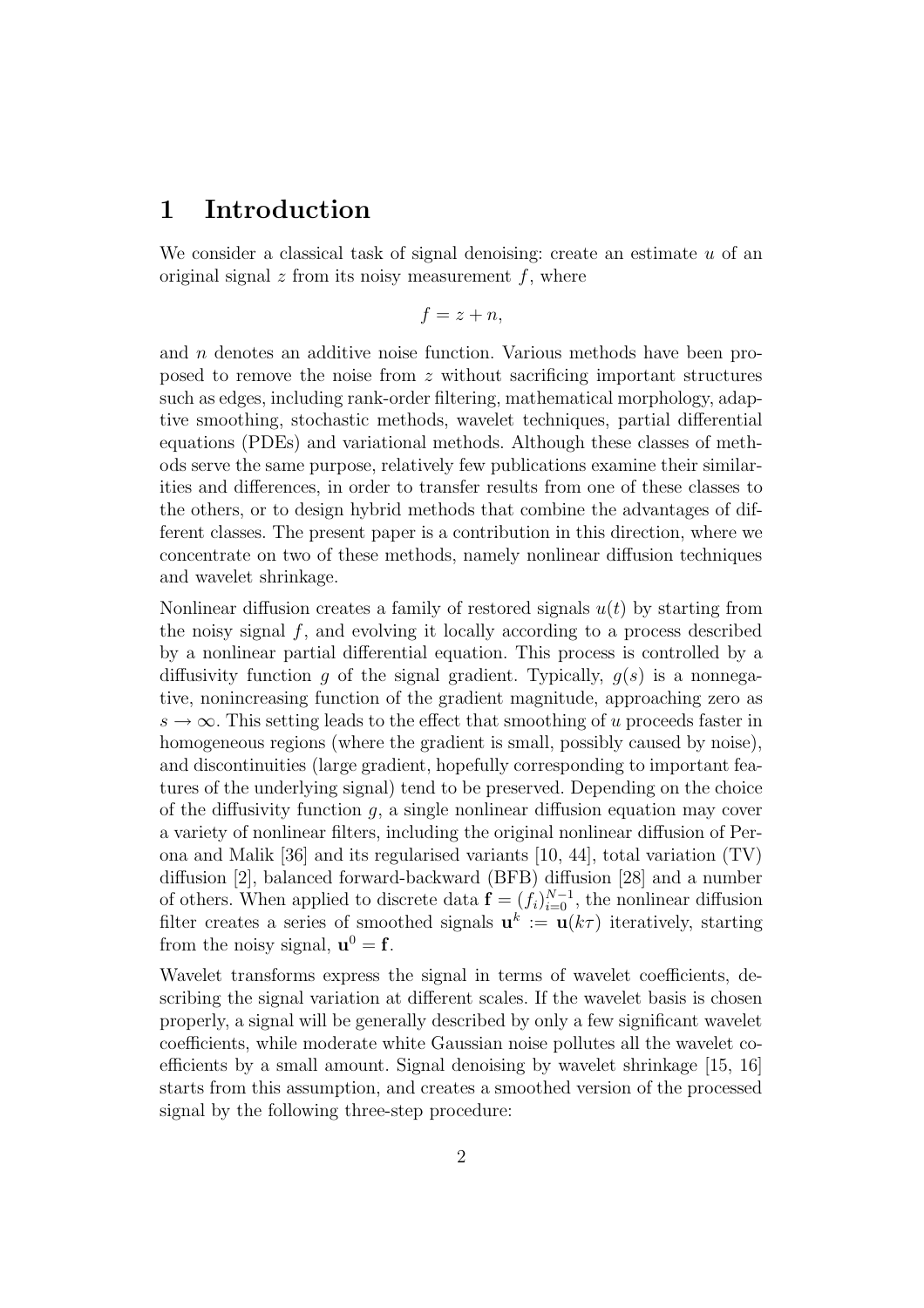- 1. Analysis: transform the noisy data f to the wavelet coefficients  $d_i^j$  $_{i}^{\jmath},$ representing the signal at various scales  $j$  and positions  $i$ .
- 2. Shrinkage: apply a shrinkage function  $S_{\theta}$  to the wavelet coefficients  $d_i^j$  $_{i}^{\jmath},$ thus reducing the relative importance of small coefficients.
- 3. Synthesis: reconstruct a denoised version  $u$  of  $f$  from the shrunken wavelet coefficients.

The shrinkage parameter  $\theta$  is chosen with respect to the amount of noise in the input signal. In general, the denoised solution  $u$  is obtained from  $f$ using a single step of this multiscale procedure, i.e. the method is applied noniteratively. The specific choice of the wavelets and the shrinkage functions allows a large variability of wavelet shrinkage methods.

In the present paper, we show equivalence between a single iteration of a 1-D explicit scheme for nonlinear diffusion on one side, and translation-invariant wavelet shrinkage with a single level of Haar wavelet decomposition on the other. This equivalence is obtained by constructing an appropriate shrinkage function  $S_{\theta}$  to an existing diffusivity g, and vice versa. Such a relation does not only allow us to prove some diffusion-inspired stability properties for wavelet shrinkage, it also enable us to generalise a variation-diminishing result known from explicit linear diffusion schemes [22] to the nonlinear setting.

Having asserted the equivalence between wavelet shrinkage and nonlinear diffusion for this special situation, it remains to be seen whether this connection brings any advantages in more general settings. We demonstrate numerically that the shrinkage functions derived from diffusivities are able to provide some of the best results when used for classical (i.e. multi-level, one step) translation-invariant wavelet shrinkage.

This paper is organised as follows. Section 2 sketches nonlinear diffusion filtering and develops its explicit discretisation in 1-D, while Section 3 provides a brief introduction to translation-invariant Haar wavelet shrinkage. The connections between these two types of methods are exploited in Section 4: We establish conditions on diffusivities and shrinkage functions under which the two methods (restricted to one step / one scale) are equivalent. Section 5 describes how this relation can be used for transferring stability results between both paradigms. In Section 6 some novel, diffusion-inspired shrinkage functions are tested experimentally, and compared to previously used ones. The paper is concluded with a summary in Section 7.

Related work. Analysing the relations between regularisation methods and continuous wavelet shrinkage of functions, Chambolle et al. [7] showed that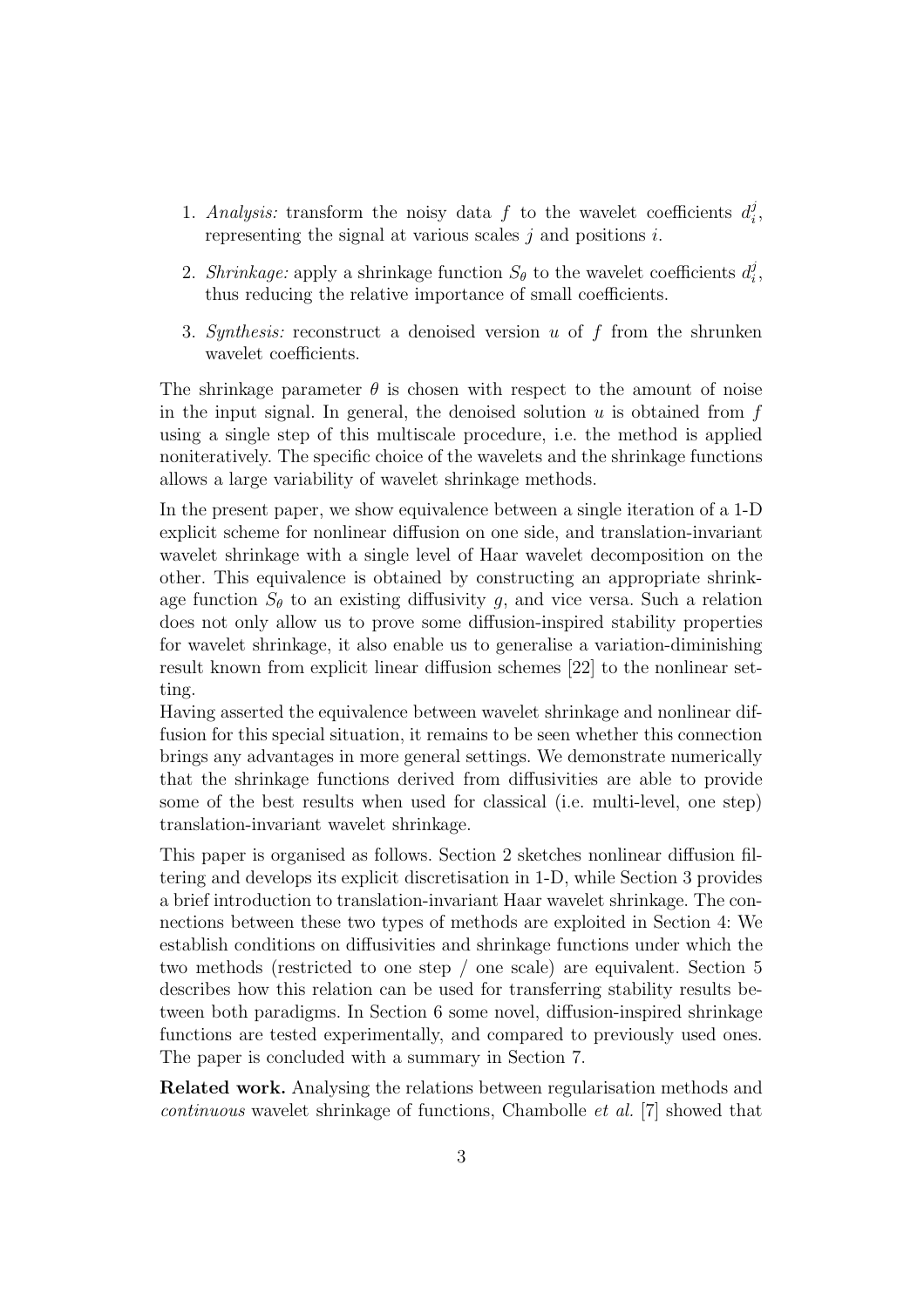one may interpret wavelet shrinkage of functions as regularisation processes in suitable Besov spaces. In the case of Haar wavelets, Cohen et al. [11] showed that this approximates total variation regularisation. Later on, Chambolle and Lucier [8] considered iterated translation-invariant wavelet shrinkage and interpreted it as a nonlinear scale-space that differs from other scale-spaces by the fact that it is not given in terms of PDEs.

Regarding the relations between wavelet shrinkage denoising of discrete signals and nonlinear diffusion, not much research has been done so far. A recent paper by Coifman and Sowa [14] proposes TV diminishing flows that act along the direction of Haar wavelets. Bao and Krim [3] addressed the problem of texture loss in diffusion scale-spaces by incorporating ideas from wavelet analysis. Recent work in which the authors are involved [5, 40, 41] investigates conditions under which equivalence between wavelet shrinkage of discrete signals, space-discrete TV diffusion or regularisation, and SIDEs (stabilised inverse diffusion equations) holds true.

Some recently proposed hybrid methods are based on combining wavelet shrinkage and TV regularisation methods [1, 37]. Durand and Froment [17] proposed to address the problem of pseudo-Gibbs artifacts in wavelet denoising by replacing the thresholded wavelet coefficients by coefficients that minimise the total variation. Their method is also close in spirit to approaches by Chan and Zhou [9] who postprocessed images obtained from wavelet shrinkage by a TV-like regularisation technique. Coifman and Sowa [13] used functional minimisation with wavelet constraints for postprocessing signals that have been degraded by wavelet thresholding or quantisation. Candes and Guo [6] also presented related work, in which they combined ridgelets and curvelets with TV minimisation strategies. Recently, Malgouyres [30, 31] proposed a hybrid method that uses both wavelet packets and TV approaches. His experiments showed that it may restore textured regions without introducing visible ringing artifacts.

This discussion shows that the previous papers typically focus on TV-based denoising techniques on the PDE side. Moreover, most of them present a continuous analysis rather than a discrete one. Our paper differs from previous work in this field by the fact that we do not restrict ourselves to a single diffusivity or shrinkage function, but introduce and analyse a general connection between a discrete diffusion scheme and Haar wavelet shrinkage. To this end, we investigate a large number of diffusivities and shrinkage functions.

A shorter, preliminary version of the present paper has been published in the proceedings of the Scale-Space 2003 Conference [34]. The current version is extended by a new section on stability issues and it analyses two new diffusivity functions.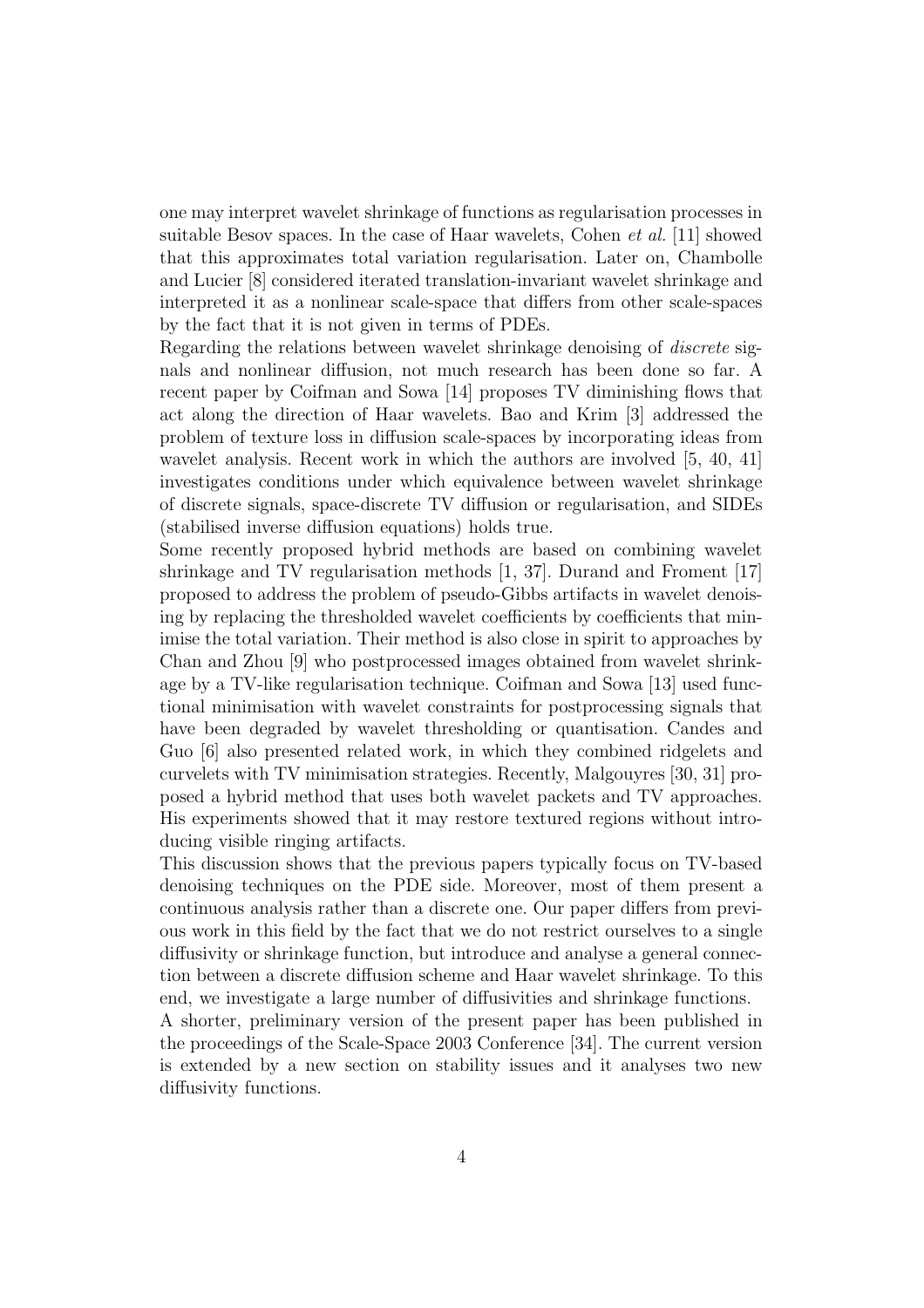# 2 Nonlinear Diffusion

#### 2.1 Basic Concept

The basic idea behind nonlinear diffusion filtering [36] is to obtain a family  $u(x,t)$  of filtered versions of the signal  $f(x)$  as the solution of a suitable diffusion process

$$
u_t = (g(|u_x|) u_x)_x \tag{1}
$$

with  $f$  as initial condition:

$$
u(x,0) = f(x).
$$

Here subscripts denote partial derivatives, and the diffusion time  $t$  is a simplification parameter: larger values correspond to stronger filtering.

The diffusivity  $q(|u_x|)$  is a nonnegative function that controls the amount of diffusion. In most cases, it is a decreasing function in  $|u_x|$ . This ensures that strong edges are less blurred by the diffusion filter than noise and lowcontrast details. Depending on the choice of the diffusivity function, equation (1) covers a variety of filters. Here are some of the previously employed diffusivity functions:

A. Linear diffusivity [25]:  
\nB. Charbonnier diffusivity [10]:  
\n
$$
g(|x|) = \frac{1}{\sqrt{1 + \frac{|x|^2}{\lambda^2}}},
$$
  
\nC. Perona–Malik diffusivity [36]:  
\n $g(|x|) = \frac{1}{1 + \frac{|x|^2}{\lambda^2}},$   
\nD. Weickert diffusivity [44]:  
\n $g(|x|) = \begin{cases} 1 & |x| = 0, \\ 1 - \exp(\frac{-3.31488}{(|x|/\lambda)^8}) & |x| > 0, \end{cases}$   
\nE. Tukey diffusivity [4]:  
\n $g(|x|) = \begin{cases} (1 - (x/\lambda)^2)^2 & |x| \le \lambda, \\ 0 & |x| > \lambda, \end{cases}$   
\nF. TV diffusivity [2]:  
\n $g(|x|) = \frac{1}{|x|},$   
\nG. BFB diffusivity [28]:  
\n $g(|x|) = \frac{1}{|x|^2},$   
\nH. FAB diffusivity [21, 39]:  
\n $g(|x|) = 2 \exp(-|x|^2/\lambda_1^2) - \exp(-|x|^2/\lambda_2^2),$   
\n $\lambda_1 < \lambda_2.$ 

Note that the diffusivities A–E are bounded from above by 1, while the diffusivities F and G are unbounded. In order to avoid theoretical and numerical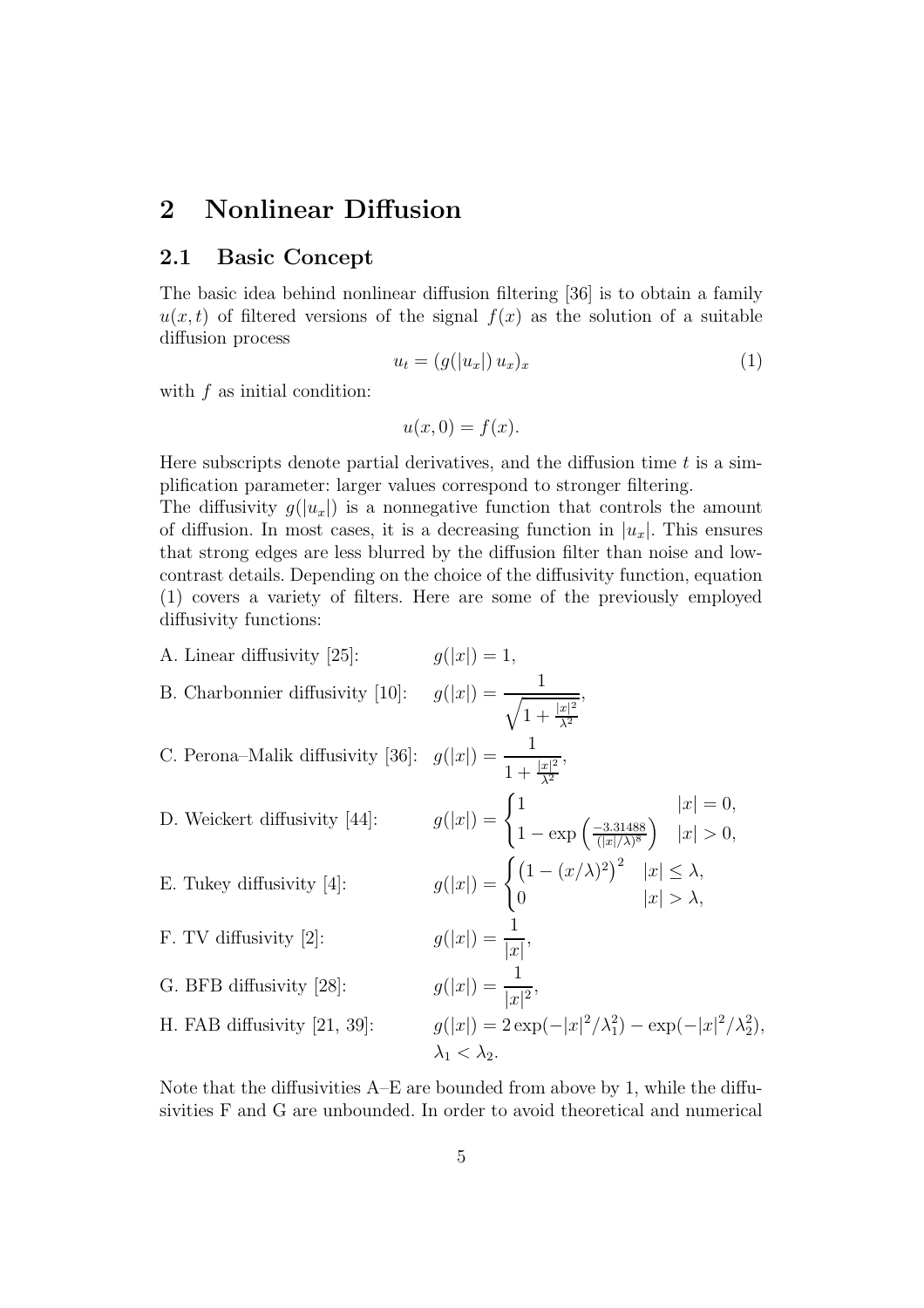difficulties, it is common to replace the latter ones by regularisations that make them bounded: e.g. one may use  $g(|x|) = 1/\sqrt{\epsilon^2 + |x|^2}$  instead of the TV diffusivity. The forward-and-backward (FAB) diffusivity H differs from the other diffusivities by the fact that it may even attain negative values. First diffusivities of such a type have been proposed by Gilboa et al. [20]. Well-posedness results are available for the diffusivities A, B and F, since they result from convex potentials. For the diffusivities C, D and G, which can be related to nonconvex potentials, some well-posedness questions are open in the continuous setting [29, 27], while already a space-discretisation creates well-posed processes [45]. In case of the Tukey diffusivity E, wellposedness results are more difficult to establish, since it may degenerate to 0. The FAB diffusivity H goes one step further by allowing even negative values. However, at extrema the FAB diffusivity is in the forward diffusion region which is responsible for a certain degree of stability.

#### 2.2 Explicit Discretisation Scheme

When applied to discrete signals, the partial differential equation (1) has to be discretised. In this paper, we focus on explicit finite difference schemes. Substituting the spatial partial derivatives in (1) by finite differences (with the assumption of unit distance between neighboring pixels), and employing explicit discretisation in time, an explicit 1-D scheme for nonlinear diffusion can be written in the form

$$
\frac{u_i^{k+1} - u_i^k}{\tau} \ = \ g(|u_{i+1}^k - u_i^k|) \left(u_{i+1}^k - u_i^k\right) - g(|u_i^k - u_{i-1}^k|) \left(u_i^k - u_{i-1}^k\right),
$$

where  $\tau$  is the time step size and the upper index k denotes the approximate solution at time  $k\tau$ . Separating the unknown  $u_i^{k+1}$  on one side, we obtain

$$
u_i^{k+1} = u_i^k - \tau g(|u_i^k - u_{i+1}^k|) (u_i^k - u_{i+1}^k) + \tau g(|u_{i-1}^k - u_i^k|) (u_{i-1}^k - u_i^k). \tag{2}
$$

The initial condition reads  $u_i^0 = f_i$  for all *i*.

### 3 Wavelet Shrinkage

#### 3.1 Basic Concept

The discrete wavelet transform represents a one-dimensional signal  $f$  in terms of shifted versions of a dilated lowpass scaling function  $\varphi$ , and shifted and dilated versions of a bandpass wavelet function  $\psi$ . In case of orthonormal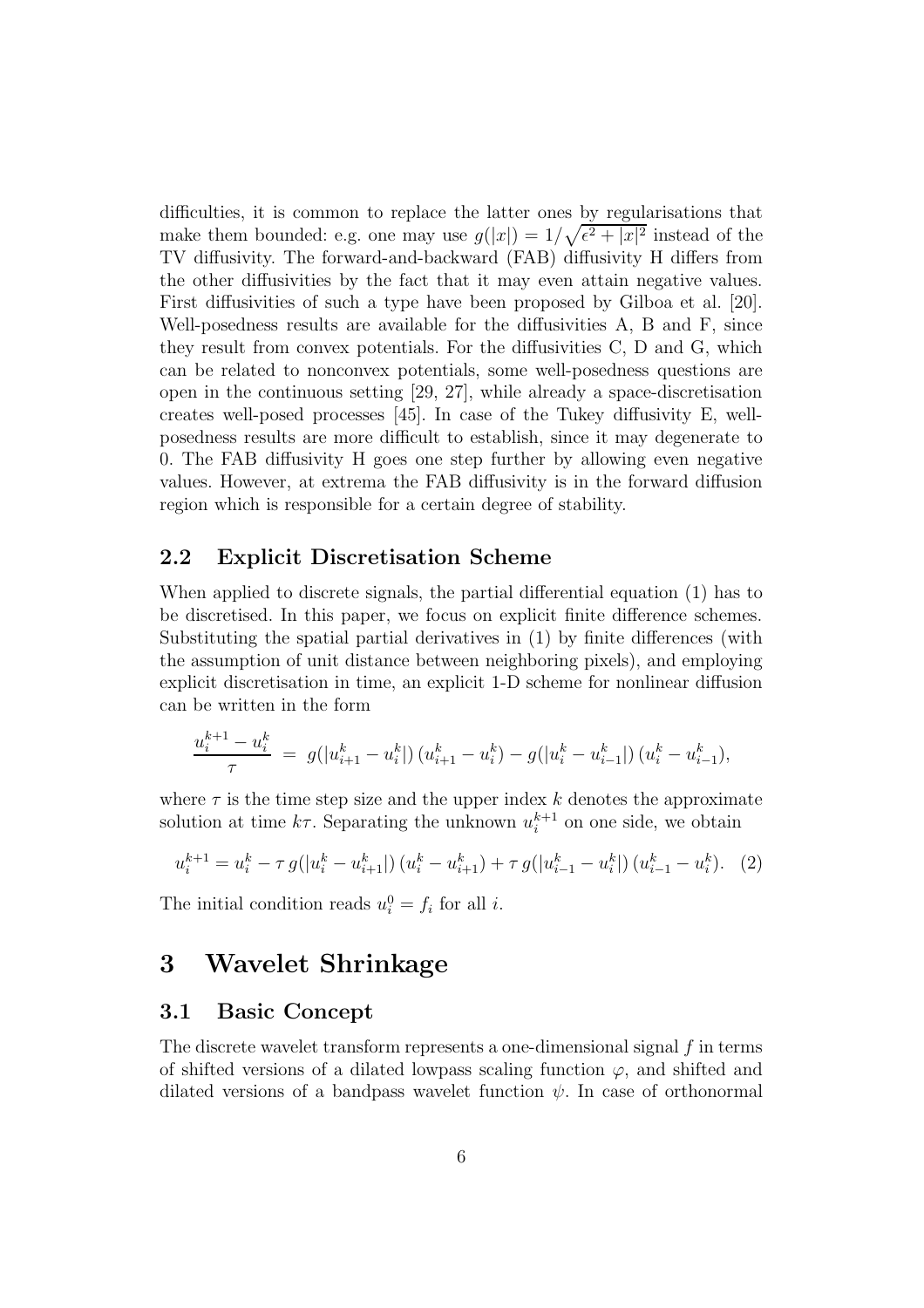wavelets, this gives

$$
f = \sum_{i \in \mathbb{Z}} \langle f, \varphi_i^n \rangle \varphi_i^n + \sum_{j = -\infty}^n \sum_{i \in \mathbb{Z}} \langle f, \psi_i^j \rangle \psi_i^j, \tag{3}
$$

where  $\psi_i^j$  $i(s) := 2^{-j/2} \psi(2^{-j} s - i)$  and where  $\langle \cdot, \cdot \rangle$  denotes the inner product in  $L_2(\mathbb{R})$ . If the measurement f is corrupted by moderate white Gaussian noise, then this noise is contained to a small amount in all wavelet coefficients  $\langle f, \psi_i^j$  $\binom{1}{i}$ , while the original signal is in general determined by a few significant wavelet coefficients [32]. Therefore, wavelet shrinkage attempts to eliminate noise from the wavelet coefficients by the following three-step procedure:

- 1. Analysis: transform the noisy data f to the wavelet coefficients  $d_i^j =$  $\langle f, \psi_i^j$  $\langle i \rangle$  and scaling function coefficients  $c_i^n = \langle f, \varphi_i^n \rangle$  according to (3).
- 2. Shrinkage: apply a shrinkage function  $S_{\theta}$  with a threshold parameter  $\theta$ to the wavelet coefficients, i.e.,  $S_{\theta}(d_i^j)$  $j_i^j$ ) =  $S_{\theta}(\langle f, \psi_i^j \rangle)$  $_{i}^{j}\rangle$ ).
- 3. Synthesis: reconstruct the denoised version  $u$  of  $f$  from the shrunken wavelet coefficients:

$$
u := \sum_{i \in \mathbb{Z}} \langle f, \varphi_i^n \rangle \varphi_i^n + \sum_{j=-\infty}^n \sum_{i \in \mathbb{Z}} S_{\theta}(\langle f, \psi_i^j \rangle) \psi_i^j.
$$

In this paper we restrict our attention to *Haar wavelets*, well suited for piecewise constant signals with discontinuities. The Haar wavelet and scaling functions are given respectively by

$$
\psi(x) = \mathbf{1}_{[0,\frac{1}{2})} - \mathbf{1}_{[\frac{1}{2},1)},\tag{4}
$$

$$
\phi(x) = \mathbf{1}_{[0,1)}\tag{5}
$$

where  $\mathbf{1}_{[a,b]}$  denotes the characteristic function, equal to 1 on  $[a,b]$  and zero everywhere else. Using the so-called two-scale relation of the wavelet and its scaling function, the coefficients  $c_i^j$  $i$ <sub>i</sub> and  $d_i^j$  $i$  at higher level j can be computed from the coefficients  $c_i^{j-1}$  at lower level  $j-1$  and conversely:

$$
c_i^j = \frac{c_{2i}^{j-1} + c_{2i+1}^{j-1}}{\sqrt{2}}, \qquad d_i^j = \frac{c_{2i}^{j-1} - c_{2i+1}^{j-1}}{\sqrt{2}}, \tag{6}
$$

and

$$
c_{2i}^{j-1} = \frac{c_i^j + d_i^j}{\sqrt{2}}, \qquad c_{2i+1}^{j-1} = \frac{c_i^j - d_i^j}{\sqrt{2}}.
$$
 (7)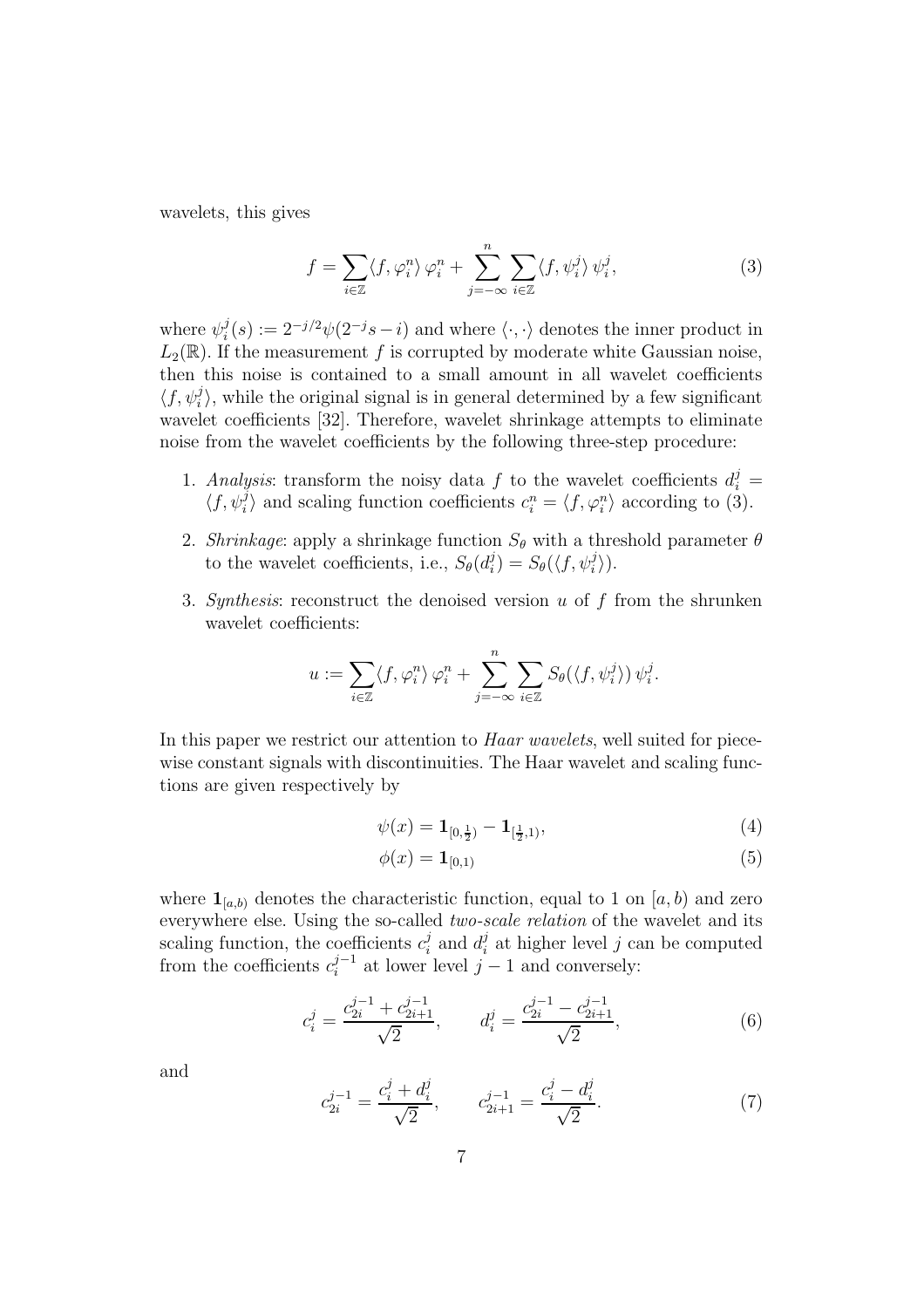This results in a fast algorithm for the analysis step and synthesis step. Various shrinkage functions leading to qualitatively different denoised functions u have been considered in literature, e.g.,

A. Linear shrinkage: 
$$
S(x) = \lambda x
$$
  $(\lambda \in [0, 1]),$   
\nB. Soft shrinkage [15]:  $S_{\theta}(x) = \begin{cases} 0 & |x| \le \theta, \\ x - \theta \operatorname{sgn}(x) & |x| > \theta, \end{cases}$   
\nC. Garrote shrinkage [18]:  $S_{\theta}(x) = \begin{cases} 0 & |x| \le \theta, \\ x - \frac{\theta^2}{x} & |x| > \theta, \end{cases}$   
\nD. Firm shrinkage [19]:  $S_{\theta_1, \theta_2}(x) = \begin{cases} 0 & |x| \le \theta_1, \\ \operatorname{sgn}(x) \frac{\theta_2(|x| - \theta_1)}{\theta_2 - \theta_1} & \theta_1 < |x| \le \theta_2, \\ x & \theta_2 < |x|, \end{cases}$   
\nE. Hard shrinkage [32]:  $S_{\theta}(x) = \begin{cases} 0 & |x| \le \theta, \\ x & |x| > \theta. \end{cases}$ 

#### 3.2 Discrete Translation-Invariant Scheme

In practice one deals with discrete signals  $\mathbf{f} = (f_i)_{i=0}^{N-1}$ , where, for simplicity, N is a power of 2. Then Haar wavelet shrinkage starts by setting  $c_i^0 = f_i$  and proceeds by analysis (6), shrinkage, and synthesis (7). Let us just consider a *single* wavelet decomposition level, i.e., we set  $n = 1$ . Then, using the convention that  $c_i = c_i^1$  and  $d_i = d_i^1$ , we can drop the superscripts  $j = 0$ and  $j = 1$ . By (6) and (7), Haar wavelet shrinkage on one level produces the signal  $\mathbf{u}^+ = (u_i^+)^{N-1}_{i=0}$  with coefficients

$$
u_{2i}^{+} = \frac{c_i + S_{\theta}(d_i)}{\sqrt{2}} = \frac{f_{2i} + f_{2i+1}}{2} + \frac{1}{\sqrt{2}} S_{\theta} \left( \frac{f_{2i} - f_{2i+1}}{\sqrt{2}} \right), \tag{8}
$$

$$
u_{2i+1}^{+} = \frac{c_i - S_{\theta}(d_i)}{\sqrt{2}} = \frac{f_{2i} + f_{2i+1}}{2} - \frac{1}{\sqrt{2}} S_{\theta} \left( \frac{f_{2i} - f_{2i+1}}{\sqrt{2}} \right).
$$
 (9)

Note that the single Haar wavelet shrinkage step  $(8)$ – $(9)$  decouples the input signal into successive pixel pairs: the pixel at position  $2i - 1$  has no direct connection to its neighbour at position 2i, and the procedure is not invariant to translation of the input signal. To overcome this problem, Coifman and Donoho [12] introduced the so-called cycle spinning: The input signal is shifted, denoised using wavelet shrinkage, shifted back, and the results of all such shifts are averaged. This procedure is equivalent to thresholding of nondecimated wavelet coefficients which can be implemented efficiently using the *algorithme*  $\dot{a}$  *trous* [23]. For our single decomposition level, we need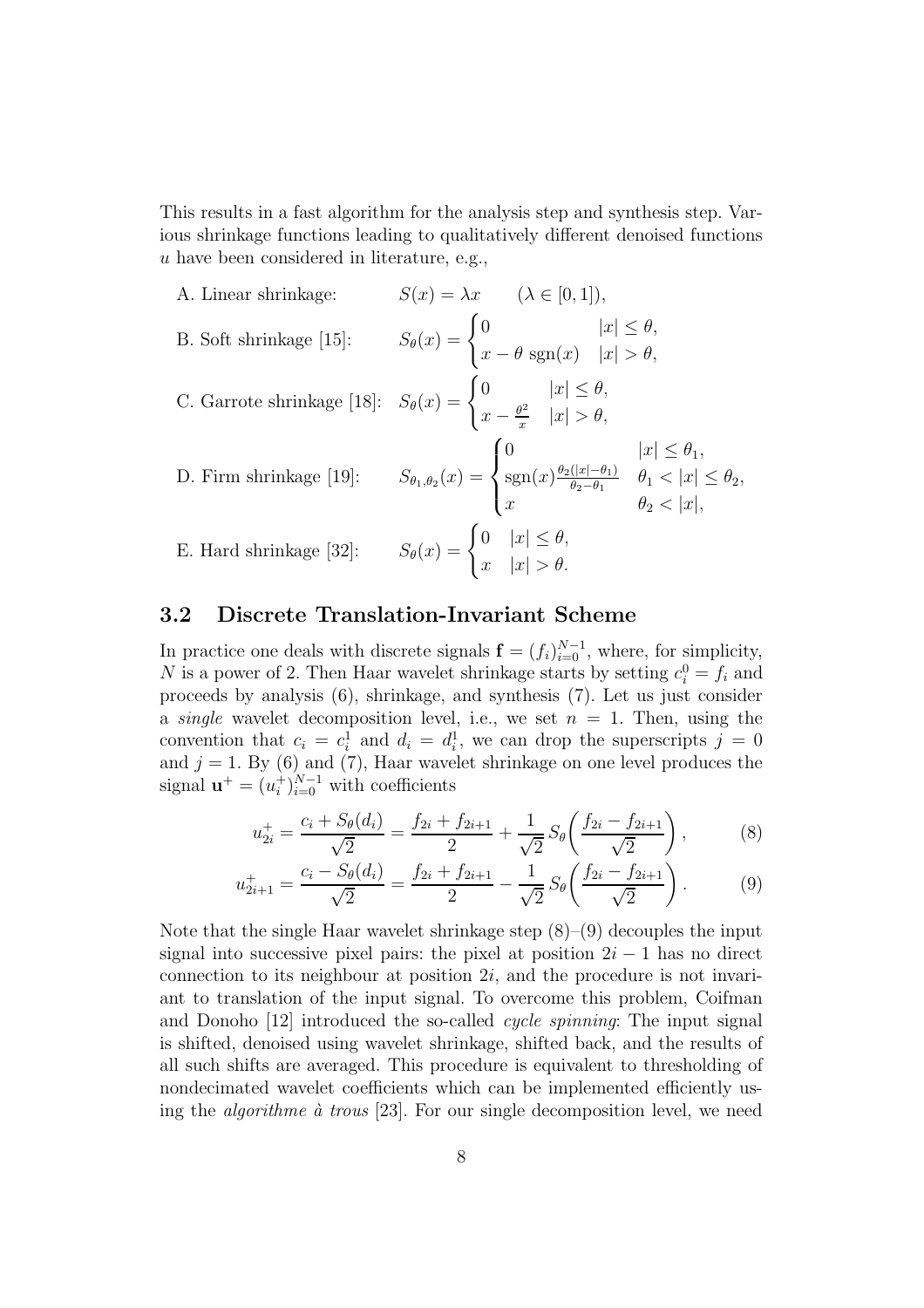only one additional shift to acquire translation invariance. The shifted Haar wavelet shrinkage yields the signal  $\mathbf{u}^- = (u_i^-)_{i=0}^{N-1}$  with coefficients

$$
u_{2i-1}^- = \frac{f_{2i-1} + f_{2i}}{2} + \frac{1}{\sqrt{2}} S_\theta \left( \frac{f_{2i-1} - f_{2i}}{\sqrt{2}} \right),
$$
  

$$
u_{2i}^- = \frac{f_{2i-1} + f_{2i}}{2} - \frac{1}{\sqrt{2}} S_\theta \left( \frac{f_{2i-1} - f_{2i}}{\sqrt{2}} \right).
$$

Averaging the shifted results, one cycle of shift-invariant Haar wavelet shrinkage can be summarised into

$$
u_i = \frac{u_i^- + u_i^+}{2}
$$
  
=  $\frac{f_{i-1} + 2f_i + f_{i+1}}{4} + \frac{1}{2\sqrt{2}} S_\theta \left(\frac{f_i - f_{i+1}}{\sqrt{2}}\right) - \frac{1}{2\sqrt{2}} S_\theta \left(\frac{f_{i-1} - f_i}{\sqrt{2}}\right)$ . (10)

# 4 Correspondence of Diffusivities and Shrinkage Functions

#### 4.1 Basic Considerations

In order to derive the relation between the explicit diffusion scheme and translation-invariant Haar wavelet shrinkage, we rewrite the first iteration step in (2) using the initial condition  $u_i^0 = f_i$  and the simplified notation  $u_i^1 = u_i$  as

$$
u_{i} = \frac{f_{i-1} + 2f_{i} + f_{i+1}}{4} + \frac{f_{i} - f_{i+1}}{4} - \frac{f_{i-1} - f_{i}}{4}
$$
  
\n
$$
- \tau g(|f_{i} - f_{i+1}|) (f_{i} - f_{i+1}) + \tau g(|f_{i-1} - f_{i}|) (f_{i-1} - f_{i})
$$
  
\n
$$
= \frac{f_{i-1} + 2f_{i} + f_{i+1}}{4}
$$
  
\n
$$
+ (f_{i} - f_{i+1}) \left(\frac{1}{4} - \tau g(|f_{i} - f_{i+1}|)\right)
$$
  
\n
$$
- (f_{i-1} - f_{i}) \left(\frac{1}{4} - \tau g(|f_{i-1} - f_{i}|)\right).
$$
 (11)

This coincides with (10) if and only if

$$
\frac{1}{2\sqrt{2}}S_{\theta}\left(\frac{x}{\sqrt{2}}\right) = x\left(\frac{1}{4} - \tau g(|x|)\right)
$$
(12)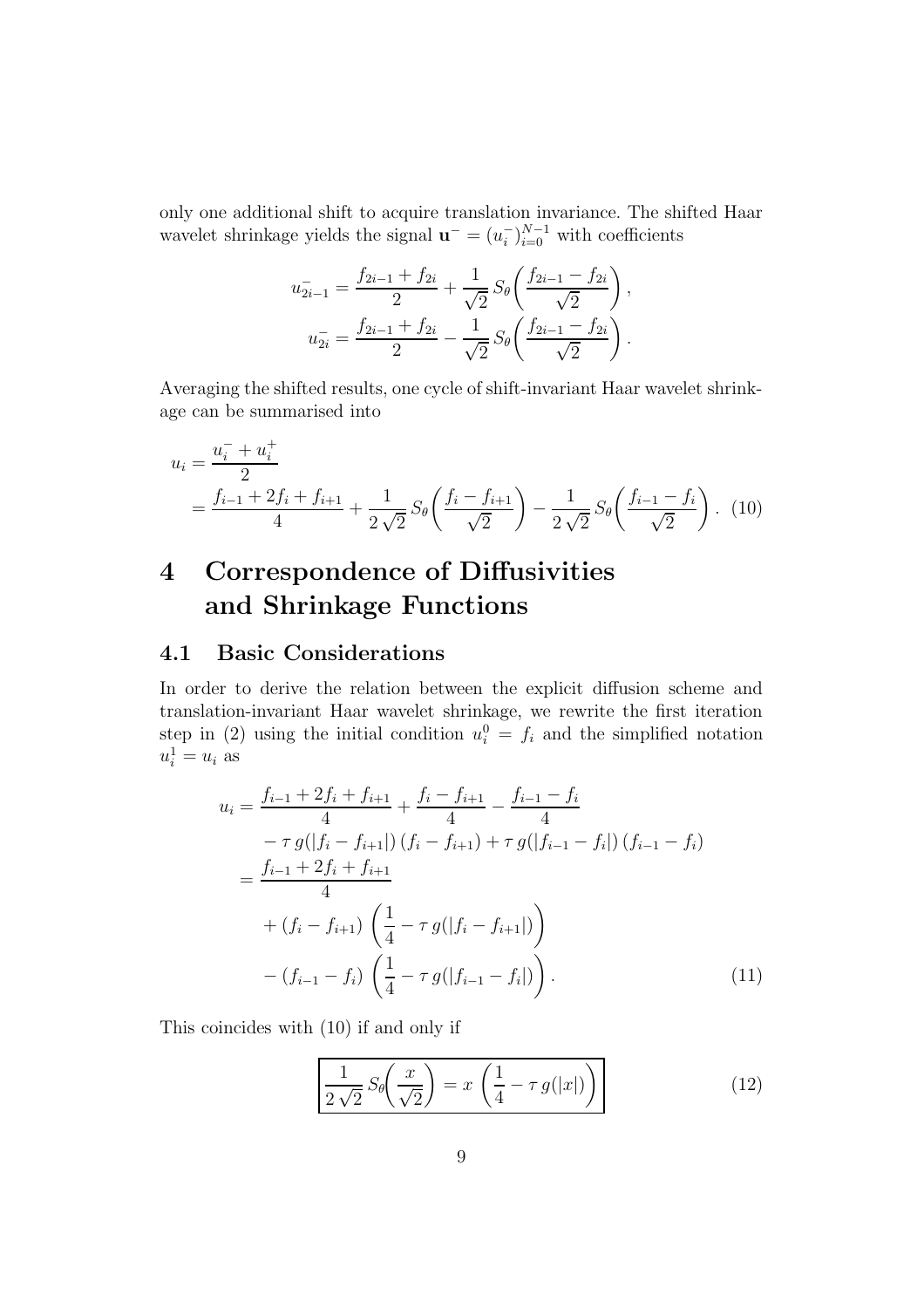Equation (12) is of central importance in our paper: It relates the shrinkage function  $S_{\theta}$  of wavelet denoising to the diffusivity q of nonlinear diffusion. Provided that relation (12) holds true, a single step of wavelet shrinkage is equivalent to a single step of explicitly discretised nonlinear diffusion. The following two formulas are derived from (12) and can be used to obtain a shrinkage function  $S_{\theta}$  from a diffusivity g, or vice versa.

$$
S_{\theta}(x) = x \left(1 - 4\tau g(|\sqrt{2}x|)\right),\tag{13}
$$

$$
g(|x|) = \frac{1}{4\tau} - \frac{\sqrt{2}}{4\tau x} S_{\theta}\left(\frac{x}{\sqrt{2}}\right). \tag{14}
$$

These equations will be essential for the next two subsections.

#### 4.2 From Diffusivities to Shrinkage Functions

Let us first investigate equation (13) in detail. The examples from Section 3.1 show that typical shrinkage functions from the literature are odd functions (i.e.  $S_{\theta}(-x) = -S_{\theta}(x)$ ) that satisfy

$$
0 \le S_{\theta}(x) \le x \quad \text{for} \quad x > 0. \tag{15}
$$

In Section 5 we will see that these conditions are responsible for ensuring certain stability properties of the shrinkage process. We can now specify the time step size  $\tau$  in (13) such that these two conditions are always satisfied for bounded nonnegative diffusivities. In Section 2.1 we have seen that the diffusivities A–E are nonnegative and bounded from above by 1. In order to ensure that the corresponding shrinkage functions satisfy (15), the time step size has to fulfil  $\tau \leq 0.25$ . Let us now investigate the shrinkage functions that correspond to the diffusivities A–E.

We observe that the linear diffusivity corresponds to the linear shrinkage function

$$
S(x) = (1 - 4\tau)x.
$$

Nonlinear shrinkage functions such as soft, garrote, firm and hard shrinkage satisfy  $S'(0) = 0$ , since their goal is to set small wavelet coefficients to zero. In order to derive shrinkage functions that correspond to the bounded nonlinear diffusivities B–E and satisfy  $S'(0) = 0$  as well, we fix  $\tau := 0.25$ . Then we obtain the following novel shrinkage functions:

• The Charbonnier diffusivity corresponds to the shrinkage function

$$
S_{\lambda}(x) = x \left( 1 - \sqrt{\frac{\lambda^2}{\lambda^2 + 2x^2}} \right).
$$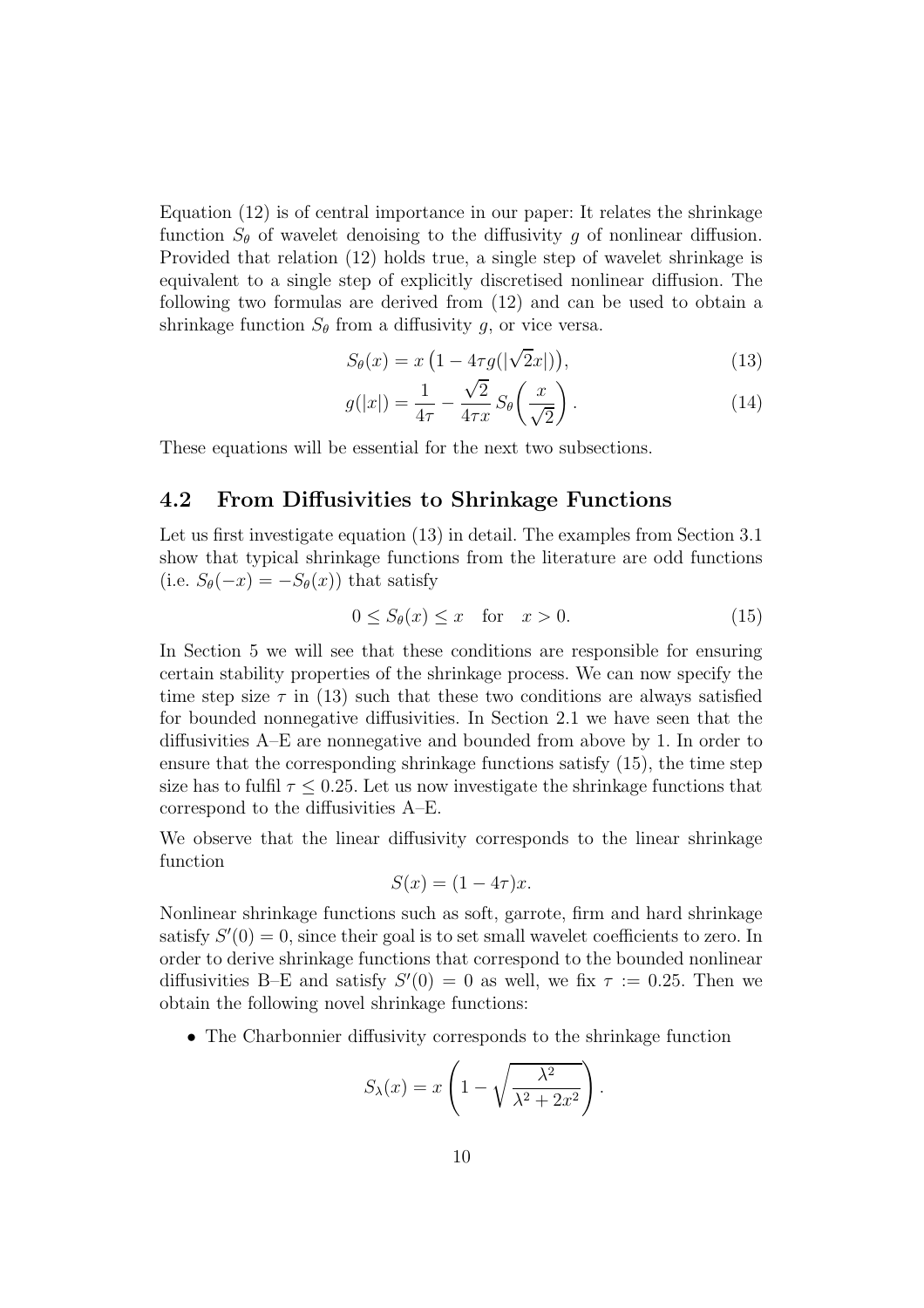• The Perona–Malik diffusivity leads to

$$
S_{\lambda}(x) = \frac{2x^3}{2x^2 + \lambda^2}.
$$

• The Weickert diffusivity gives

$$
S_{\lambda}(x) = \begin{cases} 0 & x = 0, \\ x \exp\left(-\frac{0.20718\,\lambda^8}{x^8}\right) & x \neq 0. \end{cases}
$$

• The Tukey diffusivity leads to the shrinkage function

$$
S_{\lambda}(x) = \begin{cases} \frac{4x^3}{\lambda^2} - \frac{4x^5}{\lambda^4} & |x| \le \lambda/\sqrt{2}, \\ x & |x| > \lambda/\sqrt{2}. \end{cases}
$$

Since the FAB diffusivity may attain negative values, it is not surprising that its corresponding shrinkage function

$$
S_{\lambda_1, \lambda_2}(x) = x \left( 1 - 2 \exp(-2|x|^2/\lambda_1^2) + \exp(-2|x|^2/\lambda_2^2) \right)
$$

with  $\lambda_1 < \lambda_2$  may violate the condition (15).

Figures 1 and 2 illustrate these bounded diffusivities and their shrinkage functions.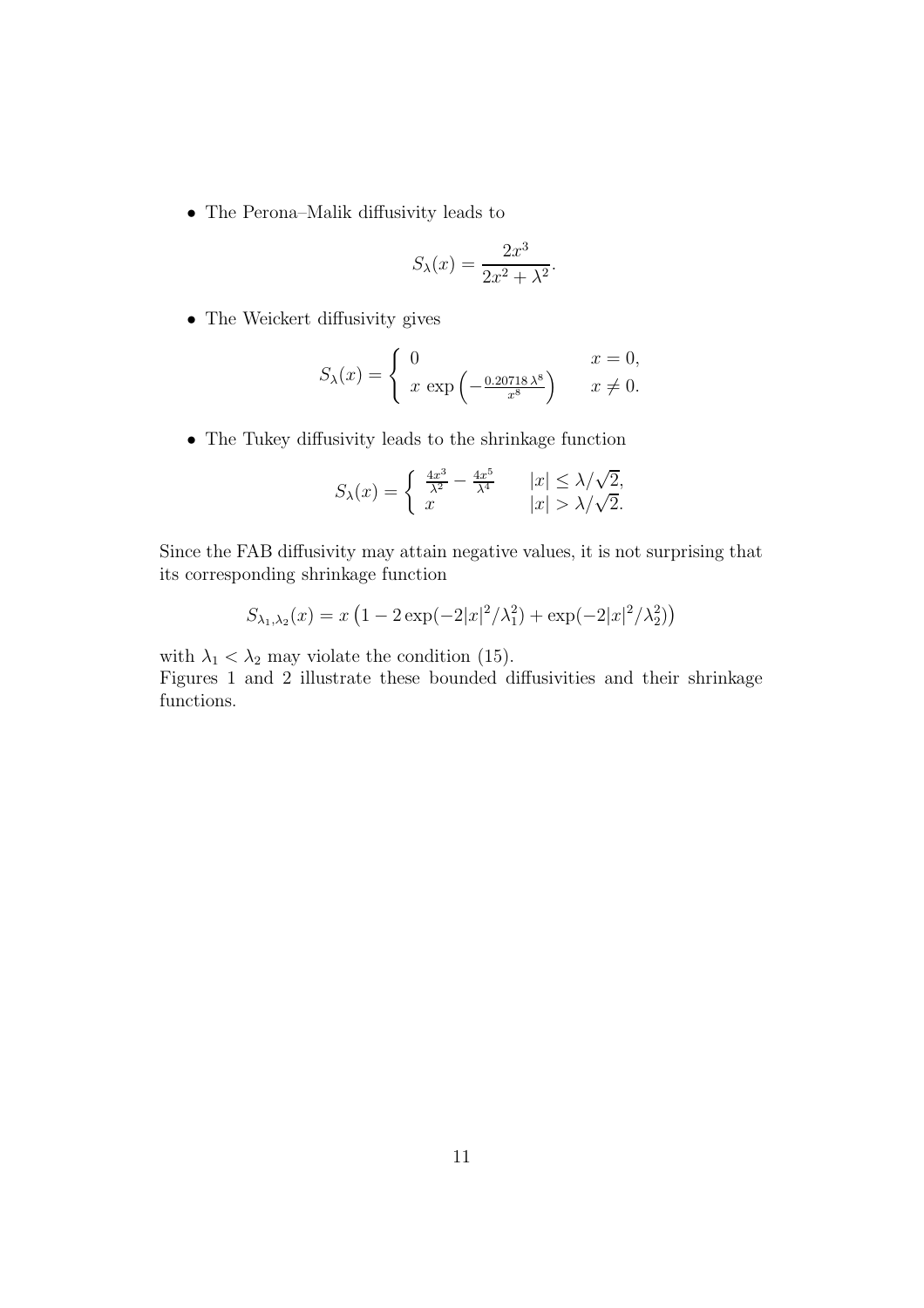

Figure 1: Diffusivity functions (left), corresponding shrinkage functions (right).

A. Linear diffusion. B. Charbonnier diffusivity. C. Perona-Malik diffusivity. D. Weickert diffusivity. The functions are plotted for  $\tau = 0.1$  (linear diffusion), and  $\tau = 0.25$ ,  $\lambda = 1$  (all others).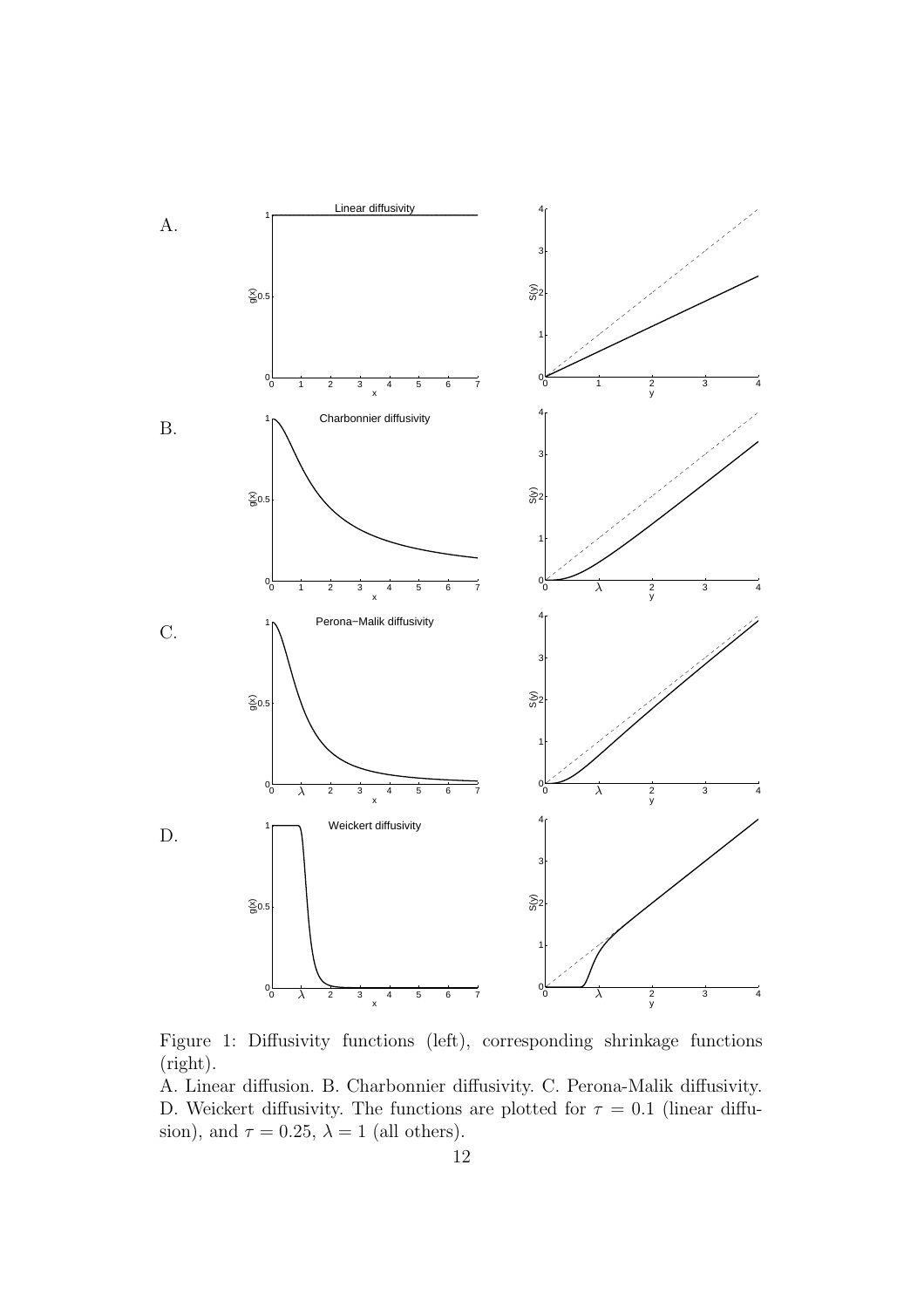![](_page_16_Figure_0.jpeg)

Figure 2: Diffusivity functions (left), corresponding shrinkage functions (right).

E. Tukey diffusivity F. Forward-and-backward (FAB) diffusivity. The functions are plotted for  $\lambda/\sqrt{2} = \theta = 1$  (Tukey) and  $\lambda_1 = 1$ ,  $\lambda_2 = 2$  (FAB).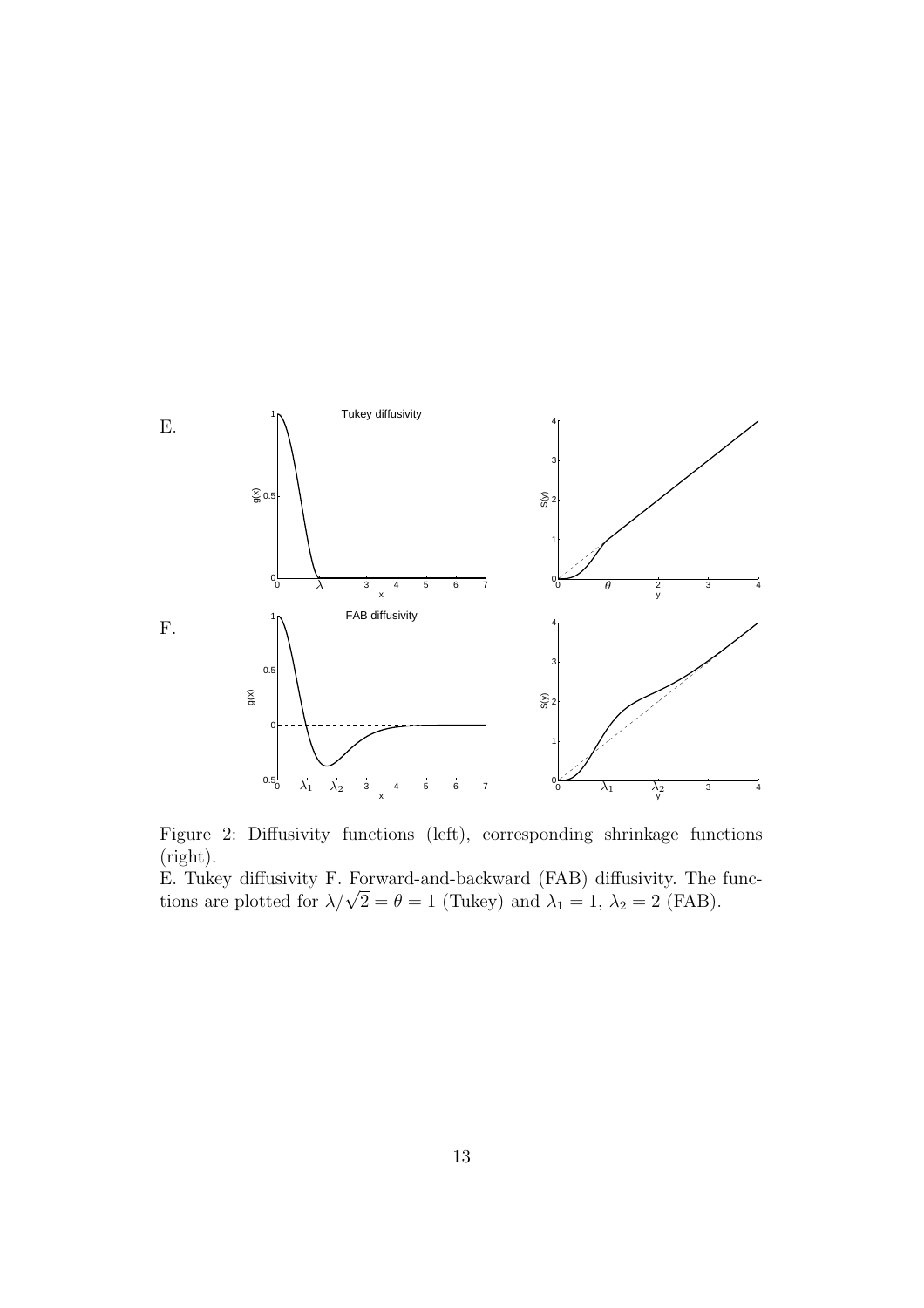#### 4.3 From Shrinkage Functions to Diffusivities

Having derived shrinkage functions from nonlinear diffusivities, let us now derive diffusivities from frequently used shrinkage functions. To this end, all we have to do is to plug in the specific shrinkage function into (14). In the case of soft shrinkage, this gives the diffusivity

$$
g(|x|) = \begin{cases} \frac{1}{4\tau} & |x| \le \theta\sqrt{2}, \\ \frac{\sqrt{2}\theta}{4\tau|x|} & |x| > \theta\sqrt{2}. \end{cases}
$$

If we select the time step size  $\tau$  such that  $\theta = 2\sqrt{2}\tau$ , we obtain a stabilised TV diffusivity (see also [40, 41] for an alternative derivation):

$$
g(|x|) = \begin{cases} \frac{1}{4\tau} & |x| \le 4\tau, \\ \frac{1}{|x|} & |x| > 4\tau. \end{cases}
$$

In the same way one can show that garrote shrinkage leads to a stabilised BFB diffusivity for  $\theta = \sqrt{2\tau}$ :

$$
g(|x|) = \begin{cases} \frac{1}{4\tau} & |x| \le 2\sqrt{\tau}, \\ \frac{1}{|x|^2} & |x| > 2\sqrt{\tau}. \end{cases}
$$

Firm shrinkage yields a diffusivity that degenerates to 0 for sufficiently large gradients:

$$
g(|x|) = \begin{cases} \frac{1}{4\tau} & |x| \leq \sqrt{2}\theta_1, \\ \frac{\theta_1}{4\tau(\theta_2 - \theta_1)} \left( \frac{\sqrt{2}\theta_2}{|x|} - 1 \right) & \sqrt{2}\theta_1 < |x| \leq \sqrt{2}\theta_2, \\ 0 & |x| > \sqrt{2}\theta_2. \end{cases}
$$

This degeneracy resembles the behaviour of the Tukey diffusivity from Section 2.1. Another diffusivity that degenerates to 0 can be derived from hard shrinkage:

$$
g(|x|) = \begin{cases} \frac{1}{4\tau} & |x| \le \sqrt{2}\theta, \\ 0 & |x| > \sqrt{2}\theta. \end{cases}
$$

All diffusivities in this subsection are depicted in Figure 3.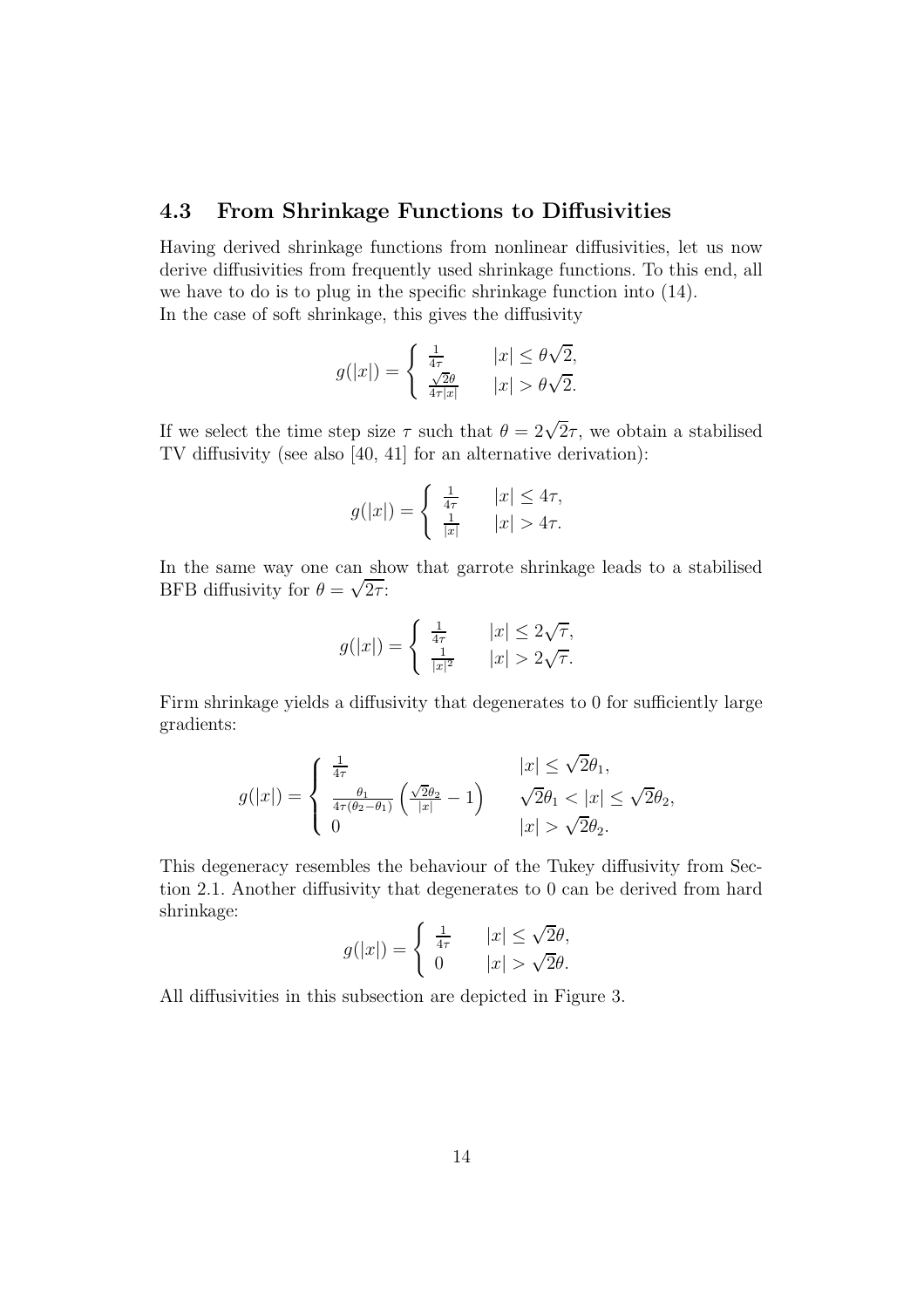![](_page_18_Figure_0.jpeg)

Figure 3: Diffusivity functions (left), corresponding shrinkage functions (right).

G. TV flow and soft shrinkage. H. Balanced forward-backward (BFB) diffusivity and garrote shrinkage. I. Firm shrinkage. J. Hard shrinkage.

The functions are plotted for  $\tau = 0.25$  (which corresponds to  $\theta = \tau^2\sqrt{2}$  for soft shrinkage, and to  $\theta = \sqrt{2\tau}$  for garrote; the other use  $\theta = \theta_1 = 1$ ,  $\theta_2 = 2$ ).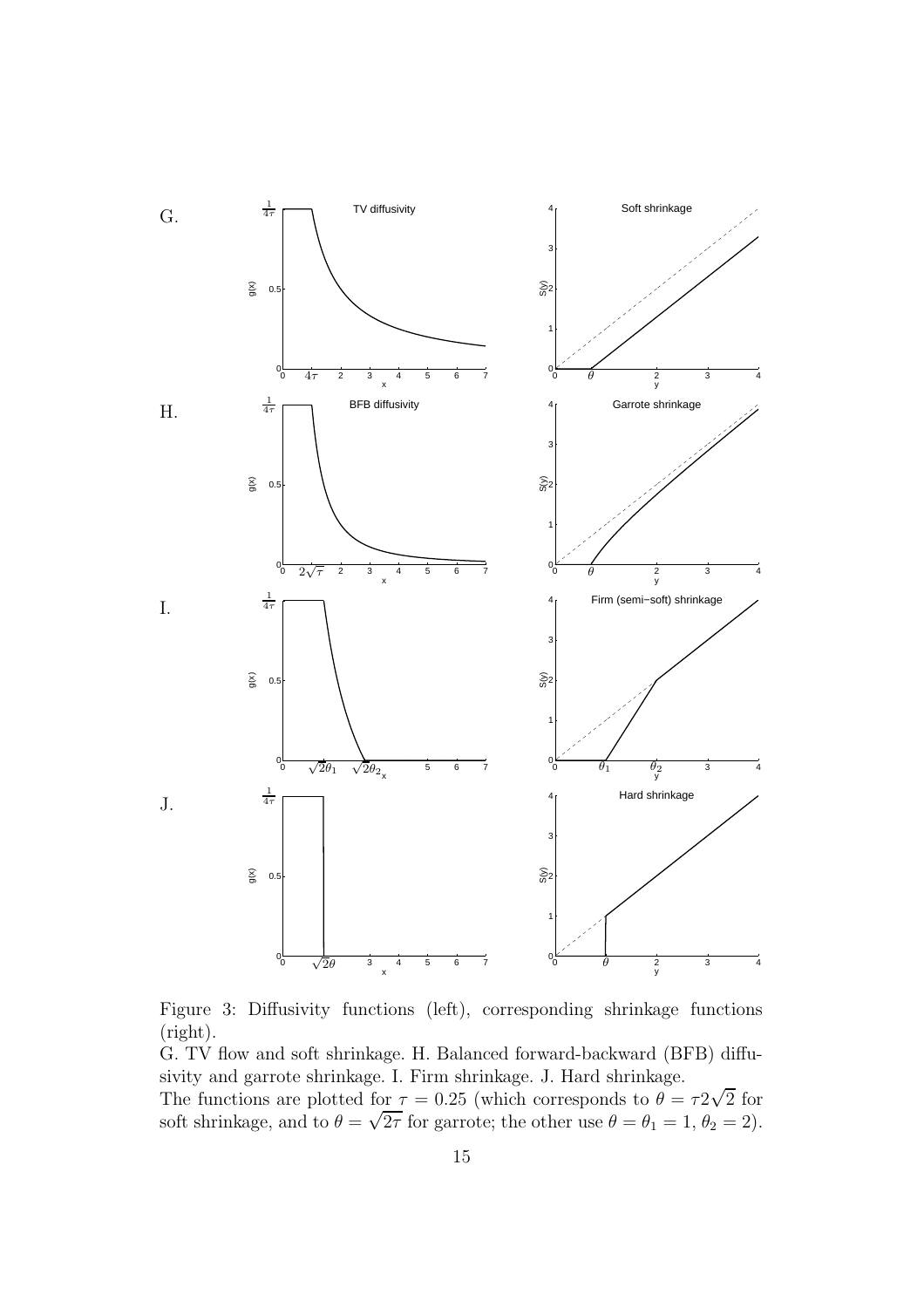### 5 Stability Analysis of Wavelet Shrinkage

In this section we exploit the connections between wavelet shrinkage and diffusion filtering in order to establish three stability properties for wavelet shrinkage: maximum–minimum stability, monotonicity preservation, and sign stability.

#### 5.1 Maximum–Minimum Stability

Maximum–minimum stability of a discrete diffusion process states that the filtered signal at time step  $k + 1$  stays within the range of the data at step k. For a single step output **u** computed from the input signal  $f$  this maximum– minimum principle gives

$$
\min_{j} f_j \le u_i \le \max_{j} f_j \qquad (i = 0, ..., N - 1). \tag{16}
$$

Maximum–minimum principles are essential in scale-space theory since they guarantee causality of the continuous evolution [24]: Level lines can be traced back in scale. The following proposition states conditions under which wavelet shrinkage is maximum–minimum stable.

#### Proposition 1 (Maximum–Minimum Stability).

The shift invariant single level Haar wavelet shrinkage (10) with an odd shrinkage function  $S_{\theta}$  satisfies the discrete maximum-minimum principle (16) if

$$
-x \le S_{\theta}(x) \le x \qquad \text{for all } x \ge 0. \tag{17}
$$

If this condition does not hold, it is possible to construct counterexamples that violate the discrete maximum–minimum principle.

The proof for this result can be found in the appendix.

We observe that odd shrinkage functions satisfying  $(15)$  are maximum–minimum stable. By exploiting the relation (13), let us now re-interpret the stability condition (17) in terms of stability for nonlinear diffusion filtering. From

$$
x(1 - 4\tau g(\sqrt{2}x)) = S_{\theta}(x) \le x \qquad \forall x > 0
$$

one immediately obtains

$$
\tau g(x) \geq 0 \qquad \forall x > 0. \tag{18}
$$

In the same way, the condition

$$
-x \le S_{\theta}(x) = x(1 - 4\tau g(\sqrt{2}x)) \qquad \forall x > 0
$$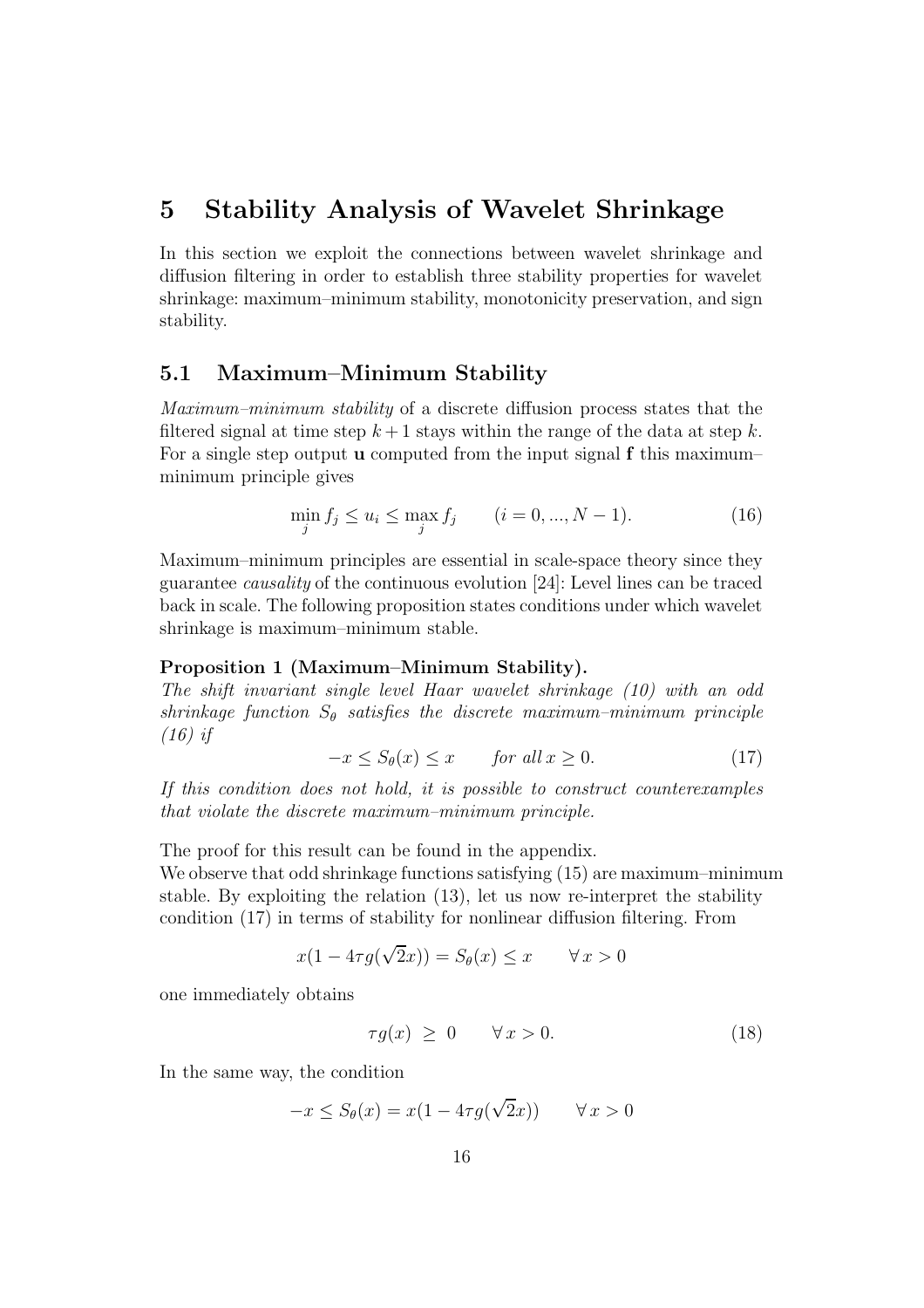can be simplified to

$$
\tau g(x) \le \frac{1}{2} \qquad \forall x > 0. \tag{19}
$$

Since the explicit scheme may be rewritten as

$$
u_i = \tau g(|f_{i+1} - f_i|) f_{i+1} + \tau g(|f_i - f_{i-1}|) f_{i-1} + (1 - \tau g(|f_{i+1} - f_i|) - \tau g(|f_i - f_{i-1}|)) f_i
$$
(20)

it becomes clear that (18) and (19) guarantee that the weights in front of  $f_{i+1}, f_i$  and  $f_{i-1}$  are nonnegative. Since these weights sum up to 1, we have a convex combination that ensures stability in terms of a discrete maximum– minimum principle:

$$
\min(f_{i-1}, f_i, f_{i+1}) \le u_i \le \max(f_{i-1}, f_i, f_{i+1}).
$$

This can be regarded as an alternative to the proof in the appendix which is performed within the wavelet setting.

#### 5.2 Preservation of Monotonicity

Maximum–minimum stability guarantees that the filtered signal does not leave the range of the original signal, but it does not give any statements on the behaviour within these bounds. One stability notion that takes into account such a behaviour is monotonicity preservation.

Assume that the input signal  $f = (f_0, f_1, ..., f_{N-1})^{\dagger}$  is monotonically increasing (or decreasing), then a filter is called monotonicity preserving, if the processed signal  $\mathbf{u} = (u_0, u_1, ..., u_{N-1})^\top$  is monotonically increasing (or decreasing) as well.

From this definition it follows that monotonicity preserving filters cannot create oscillations for monotonic signals. The subsequent proposition shows that monotonicity preservation of wavelet shrinkage can be established under the same conditions as maximum–minimum stability.

#### Proposition 2 (Preservation of Monotonicity).

The shift invariant single level Haar wavelet shrinkage (10) with an odd shrinkage function  $S_{\theta}$  is monotonicity preserving if

$$
-x \le S_{\theta}(x) \le x \qquad \text{for all } x \ge 0. \tag{21}
$$

The proof of this proposition is a direct consequence of the connection between Haar wavelet shrinkage and explicit diffusion filtering: In the previous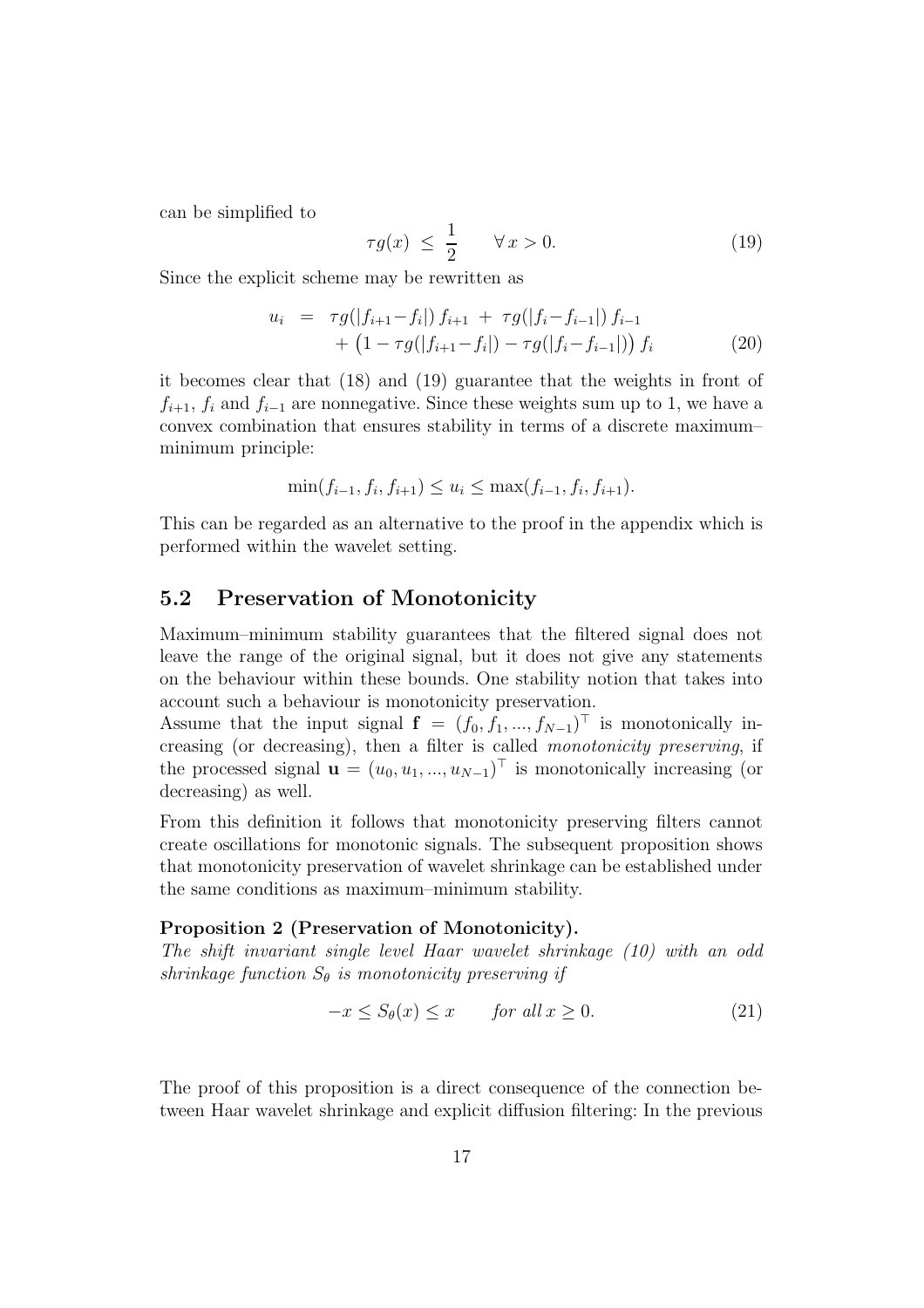subsection we have seen that single level Haar wavelet shrinkage satisfying condition (21) can be expressed as the explicit diffusion filter (20) with

$$
0 \le \tau g(x) \le \frac{1}{2} \qquad \forall \, x > 0.
$$

For such a diffusion scheme, monotonicity preservation has already been established in [45].

#### 5.3 Sign Stability

The preceding discussion shows that the condition (17), which ensures maximum–minimum stability as well as positivity preservation, is less restrictive than the typical design property (15) for shrinkage functions. This gives rise to the conjecture that (15) may imply additional stability properties. Therefore, let us consider the notion of sign stability next.

A filter transforming an initial signal  $\mathbf{f} = (f_0, f_1, ..., f_{N-1})^\top$  into a processed signal  $\mathbf{u} = (u_0, u_1, ..., u_{N-1})^\top$  is called *sign stable* or *variation diminishing* in the sense of Schoenberg [38], if the number of sign changes in the components of u does not exceed the number of sign changes in f. In this definition, zeros are not taken into account.

It should be noted that sign stability is a stronger stability requirement than it may seem at first glance: Since wavelet shrinkage is invariant under shifts of the average grey value, sign stability also implies that the number of level crossings does not increase for any level. In particular, by choosing the smallest and largest value of the initial signal as reference levels, sign stability always ensures maximum–minimum stability. Moreover, it also guarantees that a monotone input signal does not create an oscillatory filter output.

Sign stability results for wavelet shrinkage are established in the following proposition, which is proved in the appendix.

#### Proposition 3 (Sign Stability).

The shift invariant Haar wavelet shrinkage (10) with an odd shrinkage function  $S_{\theta}$  is sign stable if

$$
0 \le S_{\theta}(x) \le x \qquad \text{for all } x \ge 0. \tag{22}
$$

By means of our equivalence results, sign stability directly carries over to the explicit discretisation on nonlinear diffusion filters. This extends Glashoff's and Kreth's results [22] for finite difference schemes for linear diffusion to the nonlinear setting. It also gives rise to the conjecture that such a variation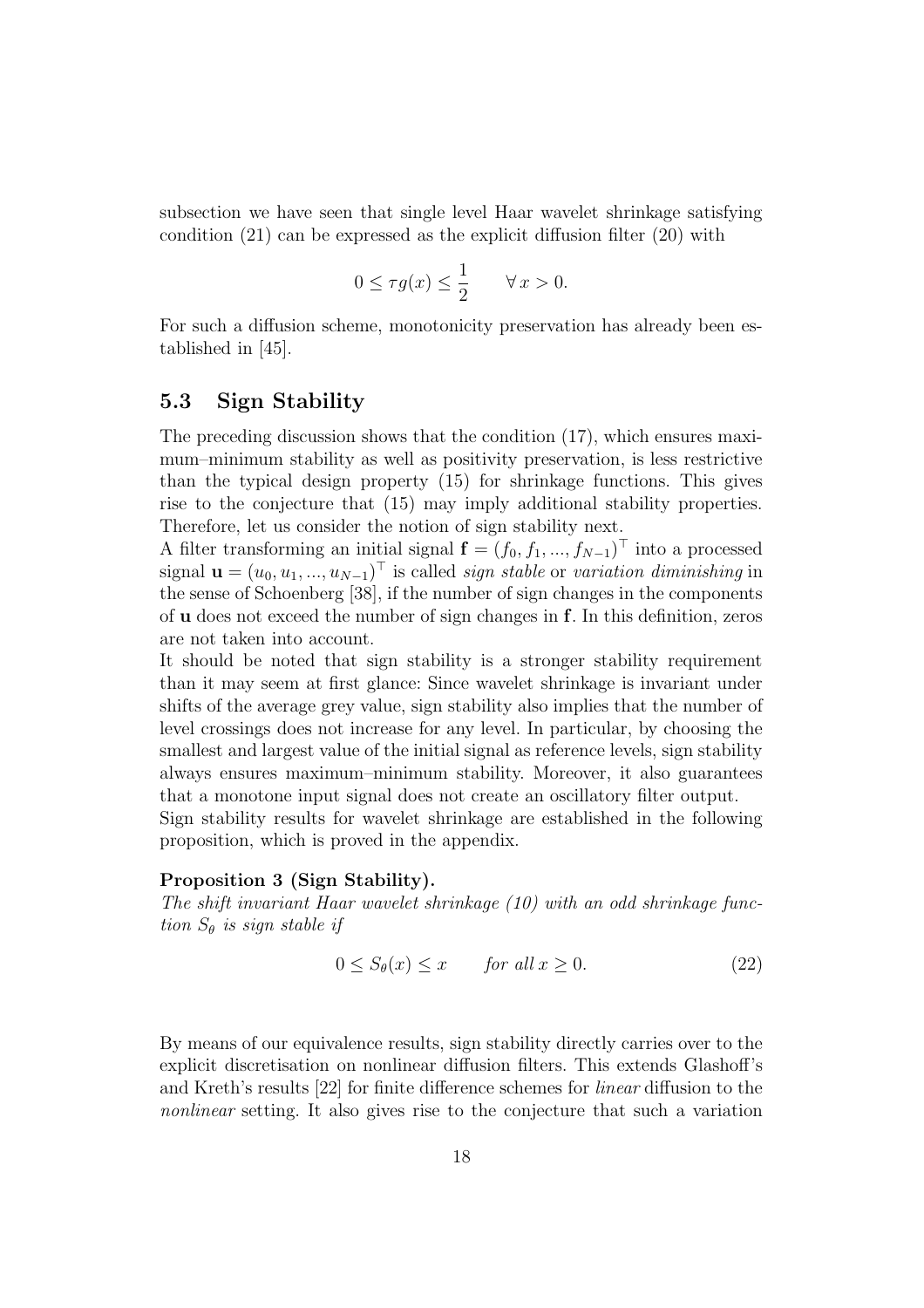diminishing property does not only hold in the discrete framework, but carries over to the continuous PDE formulation as well. To the best of our knowledge, continuous sign stability results are only available in the linear case so far [42].

It is instructive to analyse the sign stability condition (22) in detail. Using

$$
S_{\theta}(x) = x(1 - 4\tau g(\sqrt{2}x)),
$$

the condition  $0 \leq S_\theta(x)$  for all  $x > 0$  can be simplified to

$$
\tau g(x) \ \leq \ \frac{1}{4} \qquad \forall \, x > 0.
$$

This result explains why soft, garrote, firm and hard shrinkage correspond to diffusivities that have been cut off at  $\frac{1}{4\tau}$ : It is a direct consequence from the fact that wavelet shrinkage is sign stable.

### 6 Denoising Experiment

To test the applicability of the newly derived shrinkage functions from Section 4.2, we perform experiments with signal-denoising using the shift-invariant multiscale Haar wavelet transform from Section 3. The input signal *blocks*, one of the standard signals in wavelet denoising, mimics a scan line through a 2-D image depicting an object with several edges [16]. The signal is shown in Fig. 4. The same figure then shows examples of the results of multiscale Haar wavelet denoising when combined with several shrinkage functions introduced in previous sections.

Table 1 and Fig. 5 present additional experimental results obtained with the blocks data. Here we performed a series of experiments with several levels of additive zero-mean Gaussian noise in the input signal. The noise varies between  $SNR=1$  and  $SNR=32$ , where the *signal-to-noise ratio*  $(SNR)$  is defined by

$$
SNR = 20 \log_{10} \frac{|z - \overline{z}|_2}{|n|_2},
$$

with z standing for the ideal signal with mean  $\bar{z}$ , and n representing noise. The noise is generated five times for each input SNR level and the resulting output SNR was averaged. Then we used multiscale wavelet denoising with various shrinkage functions, and searched for the optimal parameters that maximise the signal-to-noise ratio in the filtered signal.

Table 1 summarises the average optimal SNR after filtering obtained with different shrinkage functions; Fig. 5 presents the same information graphically, together with the standard deviation of the results. We observe that for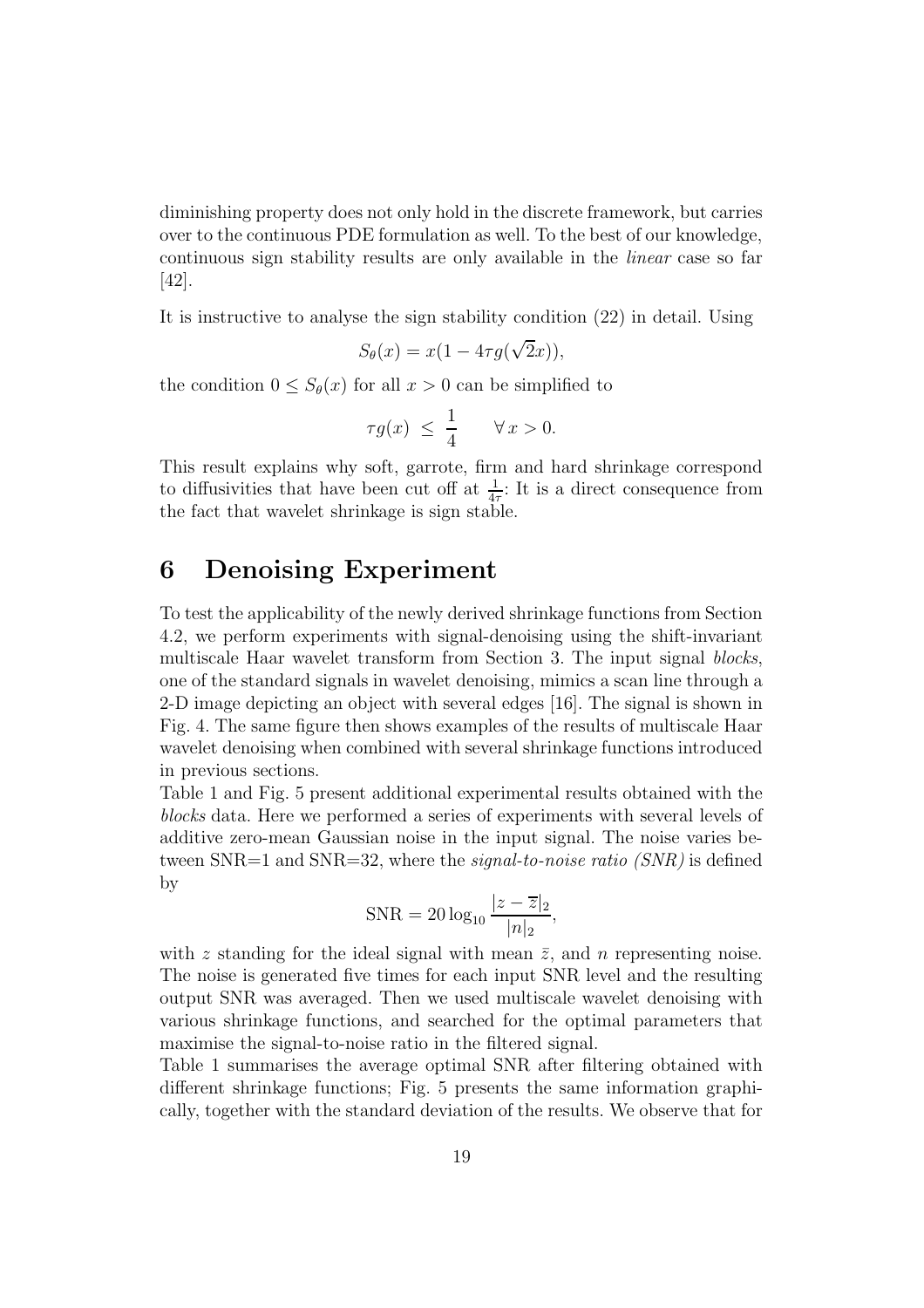| $SNR_{in}$       |      | $\mathfrak{D}$ | 4    | 8    | 16   | 32   |
|------------------|------|----------------|------|------|------|------|
| Shrinkage method |      |                |      |      |      |      |
| Linear           | 3.6  | 4.2            | 5.5  | 8.7  | 16.1 | 32.0 |
| Charbonnier      | 8.7  | 9.6            | 11.2 | 14.8 | 22.4 | 38.4 |
| Soft $(TV)$      | 10.1 | 10.9           | 12.6 | 16.2 | 24.0 | 39.9 |
| Perona-Malik     | 9.9  | 10.8           | 12.8 | 16.8 | 25.8 | 44.5 |
| <b>FAB</b>       | 10.5 | 11.3           | 12.8 | 15.7 | 23.6 | 45.1 |
| Tukey            | 11.6 | 12.6           | 14.7 | 18.9 | 28.0 | 45.8 |
| Garrote (BFB)    | 11.9 | 12.9           | 15.0 | 19.3 | 28.5 | 46.0 |
| Firm             | 12.8 | 13.8           | 15.9 | 20.2 | 29.0 | 46.1 |
| Weickert         | 12.9 | 13.9           | 16.0 | 20.2 | 29.1 | 46.1 |
| Hard             | 12.9 | 13.9           | 15.9 | 20.2 | 29.1 | 46.1 |

Table 1: Numerical results (measured by mean signal-to-noise ratio in the filtered signal) of wavelet denoising for the blocks data of length 1024. Each column represents a given level of noise in the input image; each row contains the results for one shrinkage function.

all noise levels, the best signal-to-noise ratio is obtained by those shrinkage functions which put small wavelet coefficients to zero and keep larger coefficients almost unaffected. The functions with these properties include hard shrinkage, firm shrinkage and  $-$  to some extent  $-$  the garrote shrinkage on the wavelet side. Of the diffusion origin, the experimentally best shrinkage functions correspond to the Weickert diffusivity, followed by the stabilised BFB diffusivity (which is equivalent to garrote shrinkage), the Tukey, the FAB and the Perona-Malik diffusivity. Interestingly, these are diffusivities with nonmonotone flux functions that allow even contrast enhancement.

The second group of shrinkage functions decreases even large wavelet coefficients by a constant (or almost constant) value; the functions with this behaviour include soft shrinkage, TV flow corresponding to it, and Charbonnier diffusivity. It seems that this strategy is less successful numerically. These diffusivities lead to monotonically increasing flux functions and wellposed diffusion filters.

As a group of its own, the denoising performance of linear diffusion (or its shrinkage function) is far worse than that of the nonlinear methods.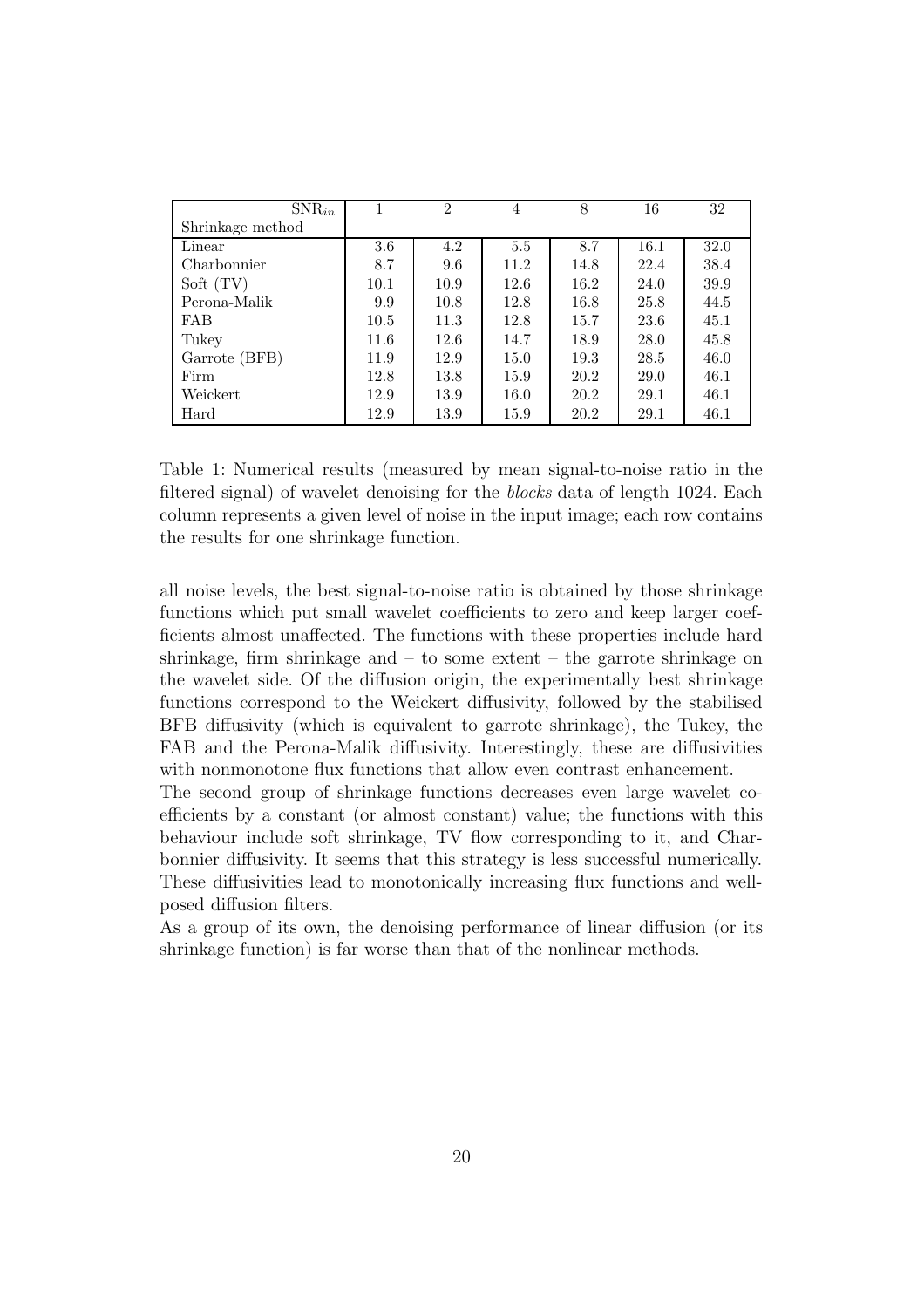![](_page_24_Figure_0.jpeg)

Figure 4: Example of multiscale translation-invariant Haar wavelet denoising. Normal noise of SNR=8 was added to the ideal signal, and different shrinkage functions have been applied. The noisy signal is represented by dots, reconstructed signal by solid line.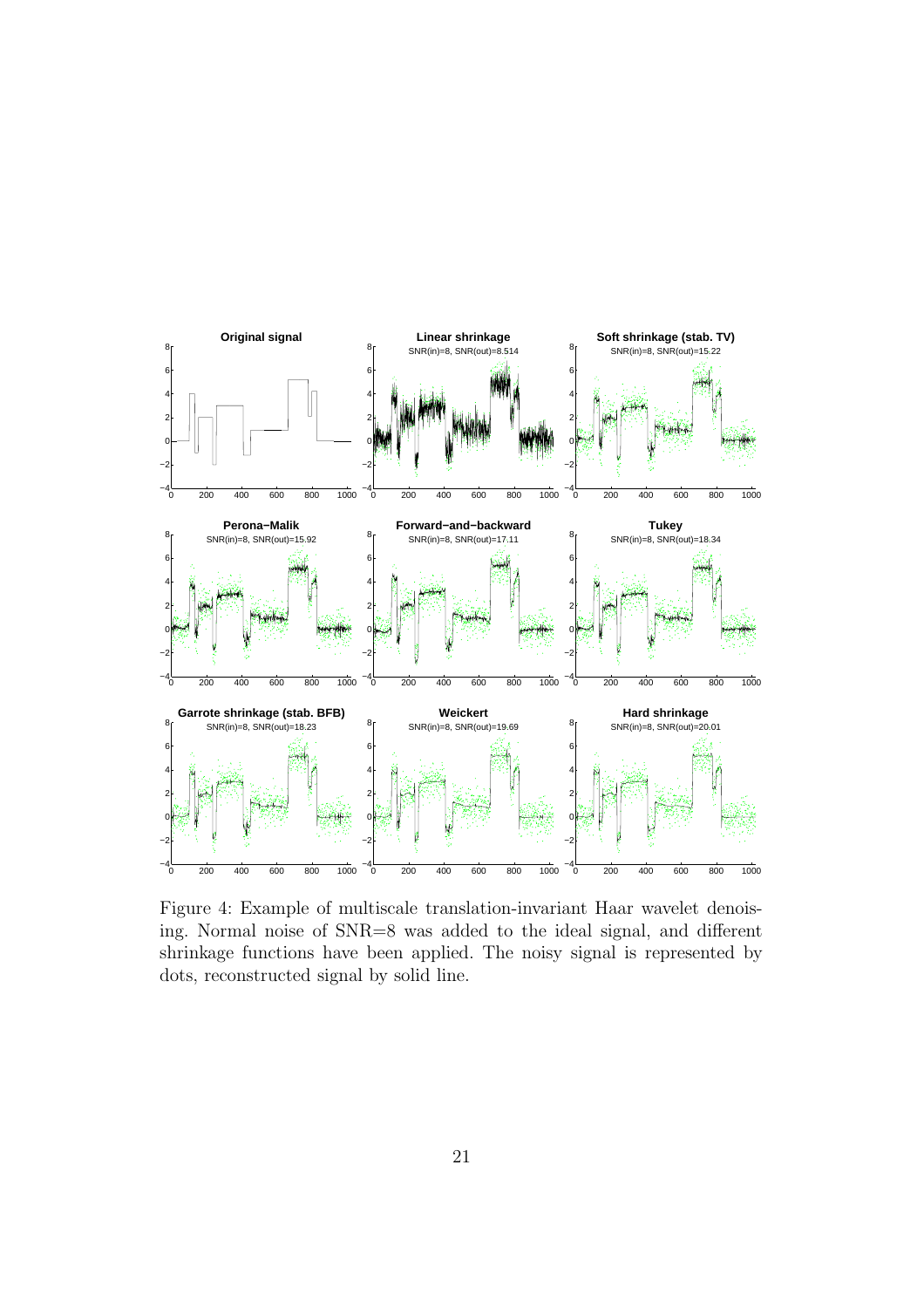![](_page_25_Figure_0.jpeg)

Figure 5: Comparing the optimal denoising performance of shift-invariant multiscale wavelet shrinkage with various shrinkage functions. SNR of the filtered signal is plotted against SNR of the input; the higher the graph, the better the result. The input signal was blocks, length 1024.

Top left: garrote shrinkage (BFB diffusivity), soft shrinkage (TV flow) and linear diffusion. Top right: garrote (BFB), hard and firm shrinkages. Bottom left: garrote (BFB), Perona-Malik and Weickert functions. Bottom right: best from either world, hard shrinkage and Weickert diffusivity give comparable results.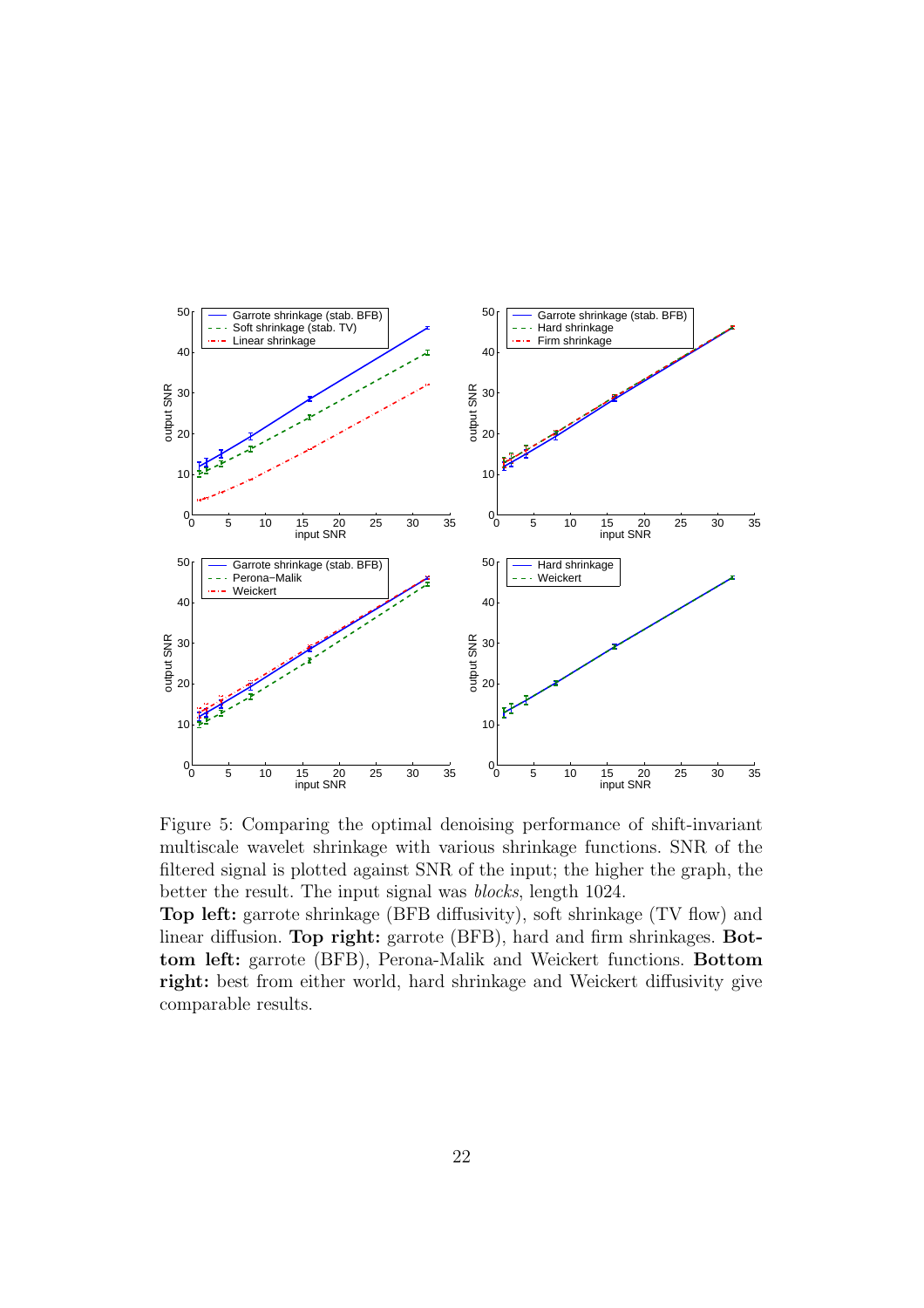# 7 Conclusions

We have analysed correspondences between explicit one-dimensional schemes for nonlinear diffusion and discrete translation-invariant Haar wavelet shrinkage. We have shown that if we restrict the methods to one discrete step and a single spatial level, the two approaches can be made equivalent, if suitable diffusivities or shrinkage functions are chosen.

This connection between nonlinear diffusion and wavelet shrinkage opens the gate for a fruitful exchange of ideas between the two worlds. In this paper, we derived new wavelet shrinkage functions from frequently used nonlinear diffusivities. Vice versa, we showed that soft and garrote shrinkage may be regarded as stabilised TV or BFB diffusion, respectively. We experienced that some novel shrinkage functions inspired from rapidly decreasing diffusivities are competitive with the best previously known shrinkage methods when applied to signal denoising with multiscale wavelet procedures.

The connection between Haar wavelet shrinkage and explicit schemes for nonlinear diffusion filtering has also enabled us to establish three stability results for single scale wavelet shrinkage: maximum-minimum stability, monotonicity preservation, and sign stability. The proofs of these stability properties illustrate that we have a nice transfer of ideas in both directions: While maximum–minimum stability can be proved without difficulties in both the wavelet and the diffusion framework, monotonicity preservation of wavelet shrinkage has been derived from findings for diffusion filtering, while sign stability of nonlinear diffusion filtering followed from sign stability of wavelet shrinkage.

The results in this paper can be extended in several directions. One can study iterated multi-scale wavelet shrinkage as a hybrid method combining the efficiency of multi-scale wavelet shrinkage with the quality of iterated diffusion filtering [35]. This hybrid method may be also explained as nonlinear diffusion applied to the Laplacian pyramid of the signal [40, 41]. While the present paper focuses on the 1-D case, first 2-D results are reported in [33], where explicit schemes for nonlinear diffusion filtering are used to construct coupled shrinkage rules with improved rotation invariance. In our ongoing work we consider other wavelet bases and analyse the multiscale setting in more detail.

# Acknowledgements

Our joint research is supported by the project Relations between Nonlinear Filters in Digital Image Processing within the DFG Priority Programme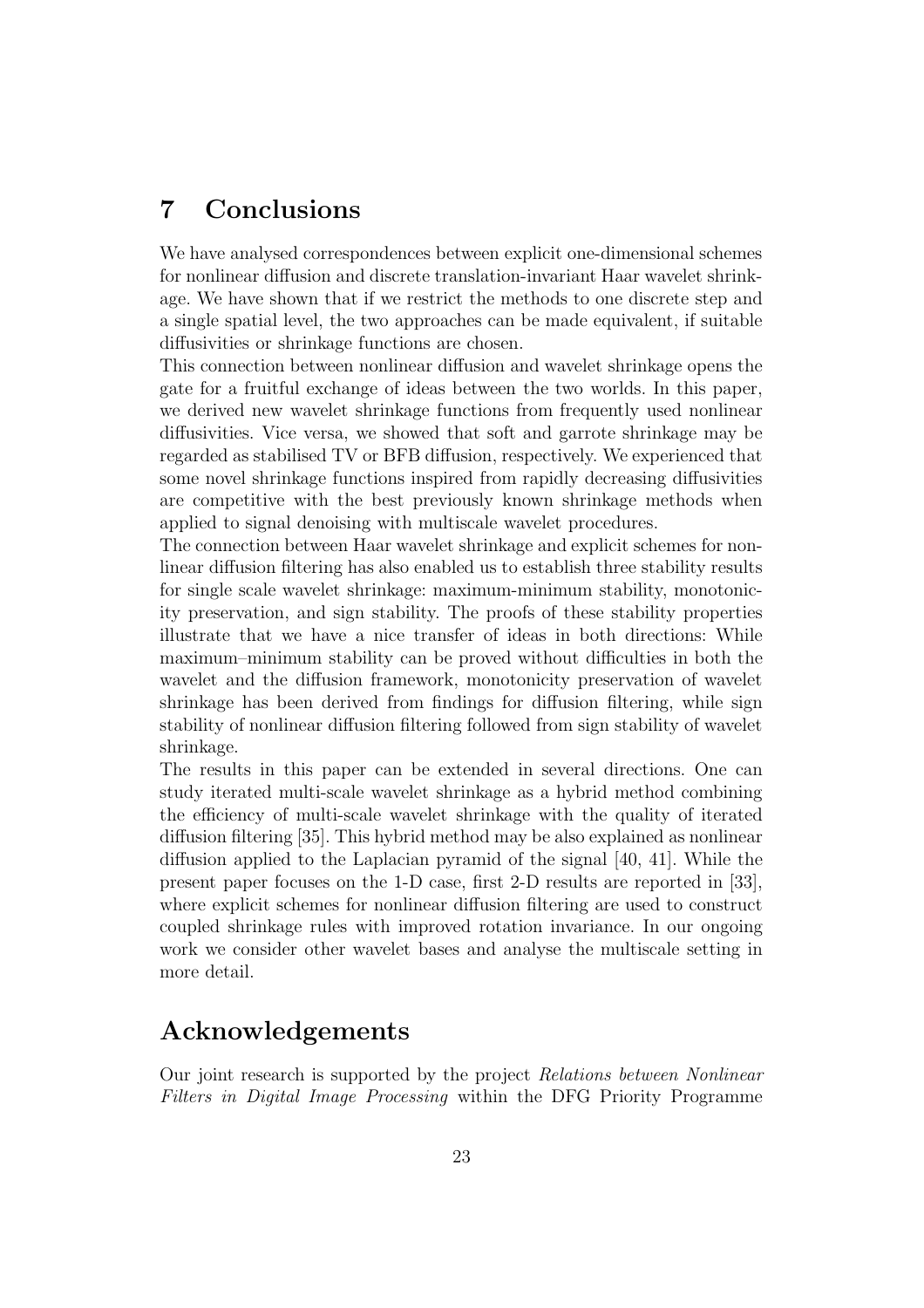1114: Mathematical Methods for Time Series Analysis and Digital Image Processing. This is gratefully acknowledged. J.W. also thanks Nir Sochen (Tel Aviv University) for drawing his attention on the FAB diffusivity.

### References

- [1] R. Acar and C. R. Vogel. Analysis of bounded variation penalty methods for ill–posed problems. Inverse Problems, 10:1217–1229, 1994.
- [2] F. Andreu, C. Ballester, V. Caselles, and J. M. Mazón. Minimizing total variation flow. Differential and Integral Equations, 14(3):321–360, March 2001.
- [3] Y. Bao and H. Krim. Towards bridging scale-space and multiscale frame analyses. In A. A. Petrosian and F. G. Meyer, editors, Wavelets in Signal and Image Analysis, volume 19 of Computational Imaging and Vision, chapter 6. Kluwer, Dordrecht, 2001.
- [4] M. J. Black, G. Sapiro, D. H. Marimont, and D. Heeger. Robust anisotropic diffusion. IEEE Transactions on Image Processing, 7(3):421– 432, March 1998.
- [5] T. Brox, M. Welk, G. Steidl, and J. Weickert. Equivalence results for TV diffusion and TV regularisation. In L. D. Griffin and M. Lillholm, editors, Scale-Space Methods in Computer Vision, volume 2695 of Lecture Notes in Computer Science, pages 86–100, Berlin, 2003. Springer.
- [6] E. J. Candés and F. Guo. New multiscale transforms, minimum total variation synthesis: Applications to edge-preserving image reconstruction. Signal Processing, 82(11):1519–1543, 2002.
- [7] A. Chambolle, R. A. DeVore, N. Lee, and B. L. Lucier. Nonlinear wavelet image processing: variational problems, compression, and noise removal through wavelet shrinkage. IEEE Transactions on Image Processing, 7(3):319–335, March 1998.
- [8] A. Chambolle and B. L. Lucier. Interpreting translationally-invariant wavelet shrinkage as a new image smoothing scale space. IEEE Transactions on Image Processing, 10(7):993–1000, 2001.
- [9] T. F. Chan and H. M. Zhou. Total variation improved wavelet thresholding in image compression. In Proc. Seventh International Conference on Image Processing, Vancouver, Canada, September 2000.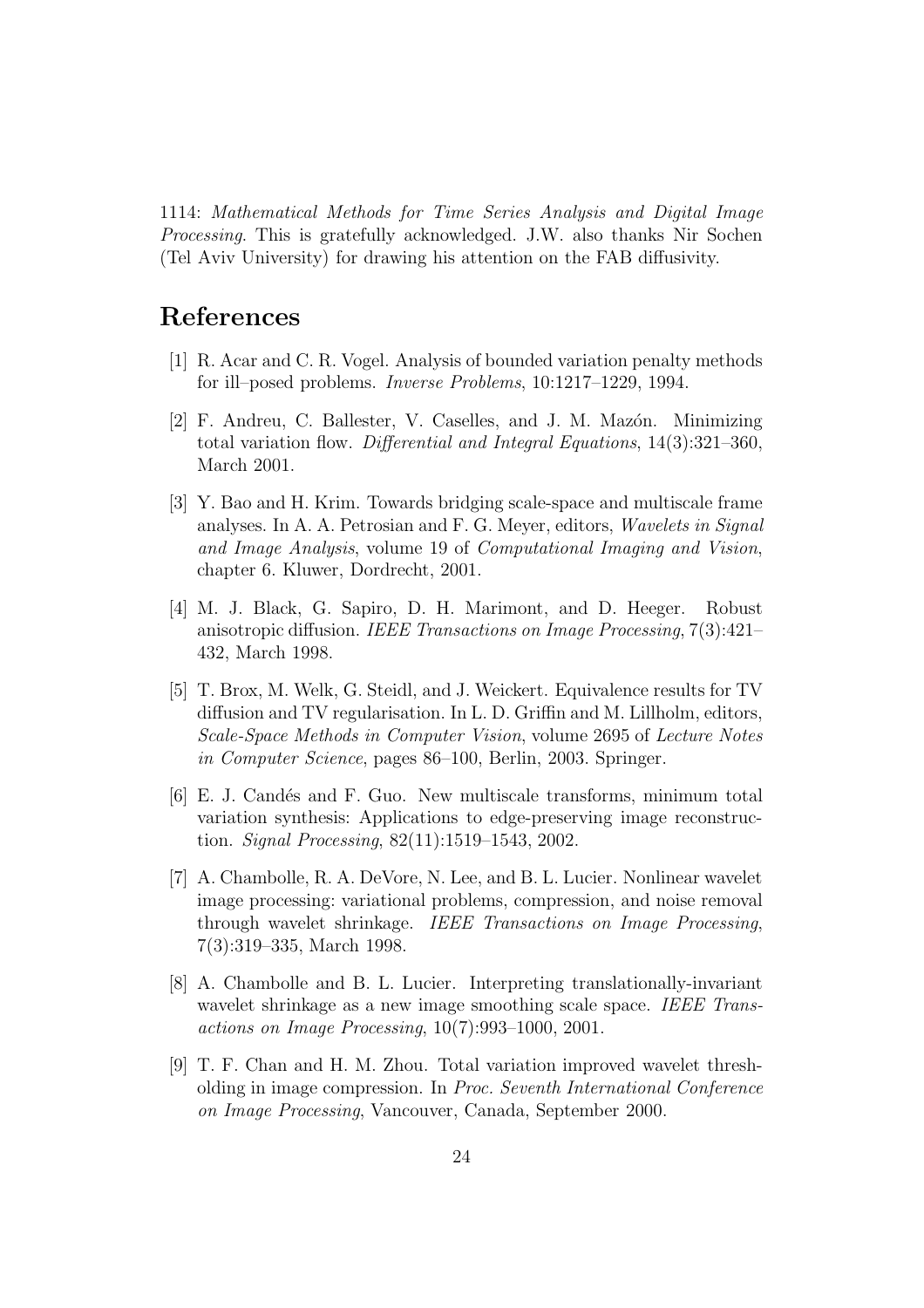- [10] P. Charbonnier, L. Blanc-Féraud, G. Aubert, and M. Barlaud. Two deterministic half-quadratic regularization algorithms for computed imaging. In Proc. 1994 IEEE International Conference on Image Processing, volume 2, pages 168–172, Austin, TX, November 1994. IEEE Computer Society Press.
- [11] A. Cohen, R. DeVore, P. Petrushev, and H. Xu. Nonlinear approximation and the space  $BV(R^2)$ . American Journal of Mathematics, 121:587– 628, 1999.
- [12] R. R. Coifman and D. Donoho. Translation invariant denoising. In A. Antoine and G. Oppenheim, editors, Wavelets in Statistics, pages 125–150. Springer, New York, 1995.
- [13] R. R. Coifman and A. Sowa. Combining the calculus of variations and wavelets for image enhancement. Applied and Computational Harmonic Analysis, 9(1):1–18, July 2000.
- [14] R. R. Coifman and A. Sowa. New methods of controlled total variation reduction for digital functions. *SIAM Journal on Numerical Analysis*, 39(2):480–498, 2001.
- [15] D. L. Donoho. De-noising by soft thresholding. IEEE Transactions on Information Theory, 41:613–627, 1995.
- [16] D. L. Donoho and I. M. Johnstone. Ideal spatial adaptation by wavelet shrinkage. Biometrica, 81(3):425–455, 1994.
- [17] S. Durand and J. Froment. Reconstruction of wavelet coefficients using total-variation minimization. SIAM Journal on Scientific Computing, 24(5):1754–1767, 2003.
- [18] H.-Y. Gao. Wavelet shrinkage denoising using the non-negative garrote. Journal of Computational and Graphical Statistics, 7(4):469–488, 1998.
- [19] H.-Y. Gao and A. G. Bruce. WaveShrink with firm shrinkage. Statistica Sinica, 7:855–874, 1997.
- [20] G. Gilboa, N. A. Sochen, and Y. Y. Zeevi. Forward-and-backward diffusion processes for adaptive image enhancement and denoising. IEEE Transactions on Image Processing, 11(7):689–703, 2002.
- [21] G. Gilboa, N. A. Sochen, and Y. Y. Zeevi. Regularized shock filters and complex diffusion. In A. Heyden, G. Sparr, M. Nielsen, and P. Johansen,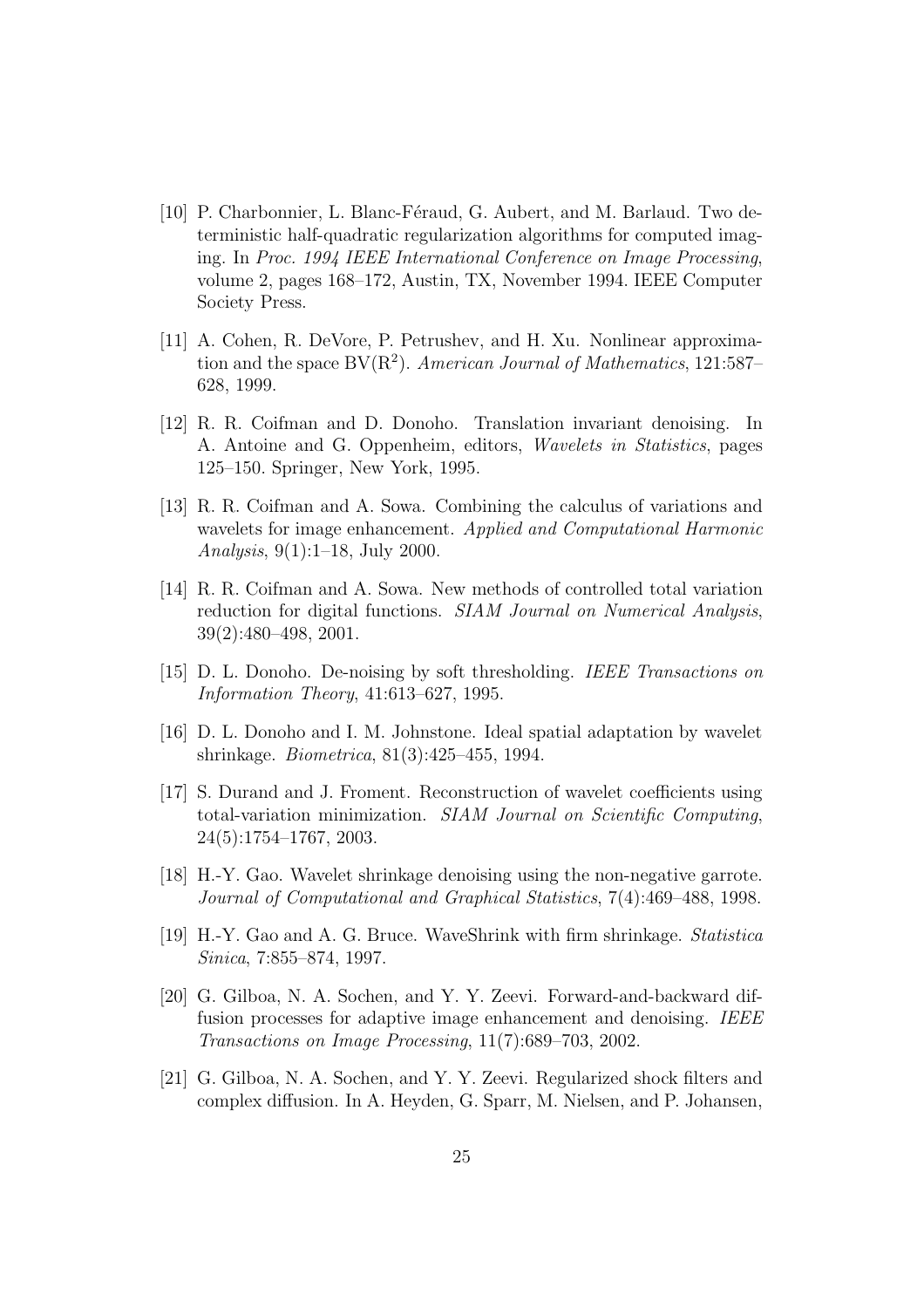editors, Computer Vision – ECCV 2002, volume 2350 of Lecture Notes in Computer Science, pages 399–413. Springer, Berlin, 2002.

- [22] K. Glashoff and H. Kreth. Vorzeichenstabile Differenzenverfahren für parabolische Anfangswertaufgaben. Numerische Mathematik, 35:343– 354, 1980.
- [23] M. Holschneider, R. Kronland-Martinet, J. Morlet, and P. Tchamitchian. A real-time algorithm for signal analysis with the help of the wavelet transform. In J. M. Combes, A. Grossman, and P. Tchamitchian, editors, Wavelets: Time-Frequency Methods and Phase Space, pages 286–297. Springer, Berlin, 1989.
- [24] R. A. Hummel. Representations based on zero-crossings in scale space. In Proc. 1986 IEEE Computer Society Conference on Computer Vision and Pattern Recognition, pages 204–209, Miami Beach, FL, June 1986. IEEE Computer Society Press.
- [25] T. Iijima. Basic theory on normalization of pattern (in case of typical one-dimensional pattern). Bulletin of the Electrotechnical Laboratory, 26:368–388, 1962. In Japanese.
- [26] S. Karlin. Total Positivity. Stanford University Press, 1968.
- [27] B. Kawohl and N. Kutev. Maximum and comparison principle for onedimensional anisotropic diffusion. Mathematische Annalen, 311:107–123, 1998.
- [28] S. L. Keeling and R. Stollberger. Nonlinear anisotropic diffusion filters for wide range edge sharpening. Inverse Problems, 18:175–190, January 2002.
- [29] S. Kichenassamy. The Perona–Malik paradox. SIAM Journal on Applied Mathematics, 57:1343–1372, 1997.
- [30] F. Malgouyres. Combining total variation and wavelet packet approaches for image deblurring. In Proc. First IEEE Workshop on Variational and Level Set Methods in Computer Vision, pages 57–64, Vancouver, Canada, July 2001. IEEE Computer Society Press.
- [31] F. Malgouyres. Mathematical analysis of a model which combines total variation and wavelet for image restoration. Inverse Problems, 2(1):1–10, 2002.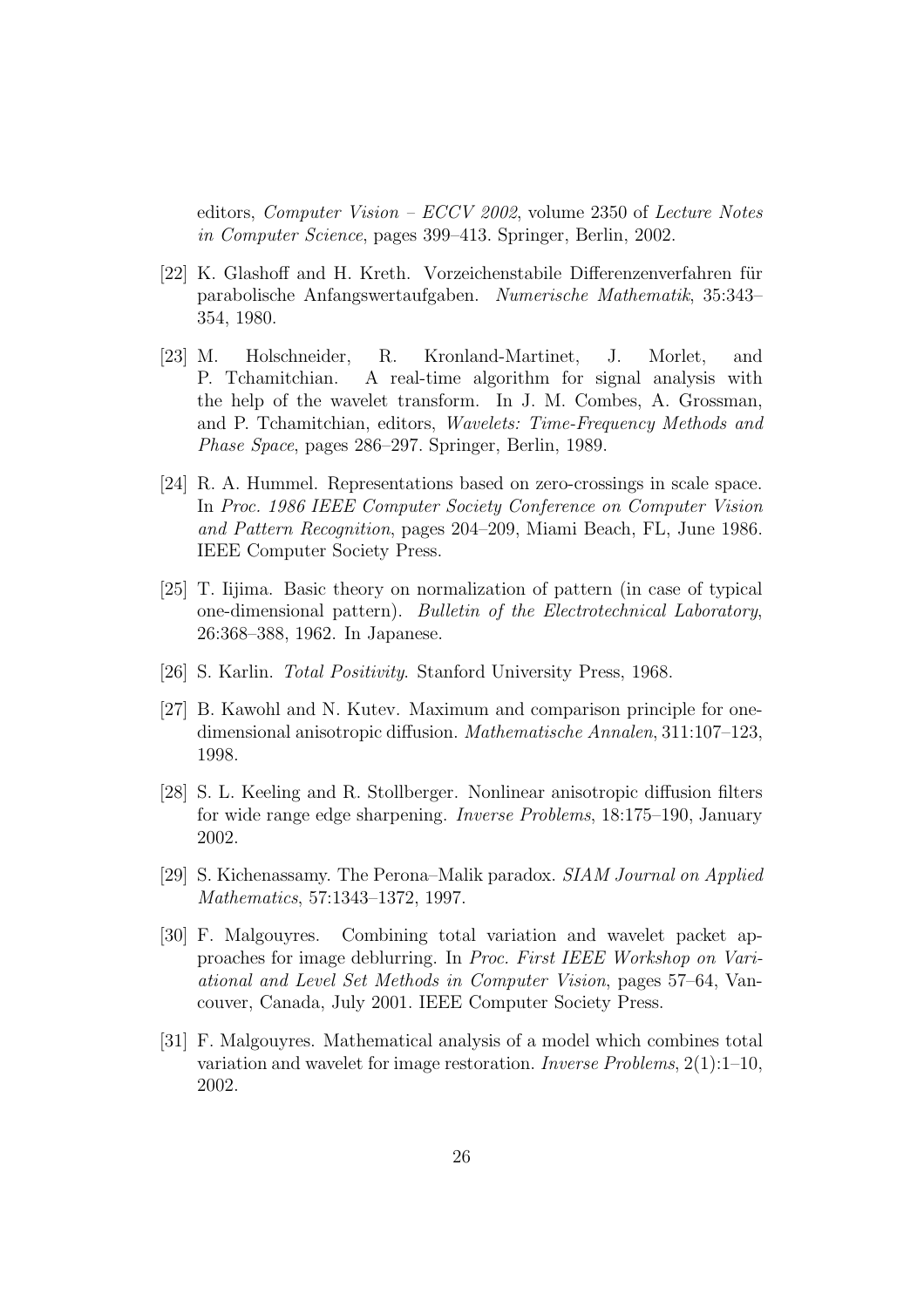- [32] S. Mallat. A Wavelet Tour of Signal Processing. Academic Press, San Diego, second edition, 1999.
- [33] P. Mrázek and J. Weickert. Rotationally invariant wavelet shrinkage. In B. Michaelis and G. Krell, editors, Pattern Recognition, volume 2781 of Lecture Notes in Computer Science, pages 156–163, Berlin, 2003. Springer.
- [34] P. Mrázek, J. Weickert, and G. Steidl. Correspondences between wavelet shrinkage and nonlinear diffusion. In L. D. Griffin and M. Lillholm, editors, Scale-Space Methods in Computer Vision, volume 2695 of Lecture Notes in Computer Science, pages 101–116, Berlin, 2003. Springer.
- [35] P. Mrázek, J. Weickert, G. Steidl, and M. Welk. On iterations and scales of nonlinear filters. In O. Drbohlav, editor, Proc. Eighth Computer Vision Winter Workshop, pages 61–66, Valtice, Czech Republic, February 2003. Czech Pattern Recognition Society.
- [36] P. Perona and J. Malik. Scale space and edge detection using anisotropic diffusion. IEEE Transactions on Pattern Analysis and Machine Intelligence, 12:629–639, 1990.
- [37] L. I. Rudin, S. Osher, and E. Fatemi. Nonlinear total variation based noise removal algorithms. Physica D, 60:259–268, 1992.
- [38] I. J. Schoenberg. Uber variationsvermindernde lineare Transformationen. Mathematische Zeitschrift, 32:321–328, 1930.
- [39] B. Smolka. Combined forward and backward anisotropic diffusion filtering of color images. In L. Van Gool, editor, Pattern Recognition, volume 2449 of Lecture Notes in Computer Science, pages 314–320. Springer, Berlin, 2002.
- [40] G. Steidl and J. Weickert. Relations between soft wavelet shrinkage and total variation denoising. In L. Van Gool, editor, Pattern Recognition, volume 2449 of Lecture Notes in Computer Science, pages 198–205. Springer, Berlin, 2002.
- [41] G. Steidl, J. Weickert, T. Brox, P. Mrázek, and M. Welk. On the equivalence of soft wavelet shrinkage, total variation diffusion, total variation regularization, and SIDEs. Technical Report 94, Department of Mathematics, Saarland University, Saarbrücken, Germany, August 2003. Submitted to SIAM Journal on Numerical Analysis.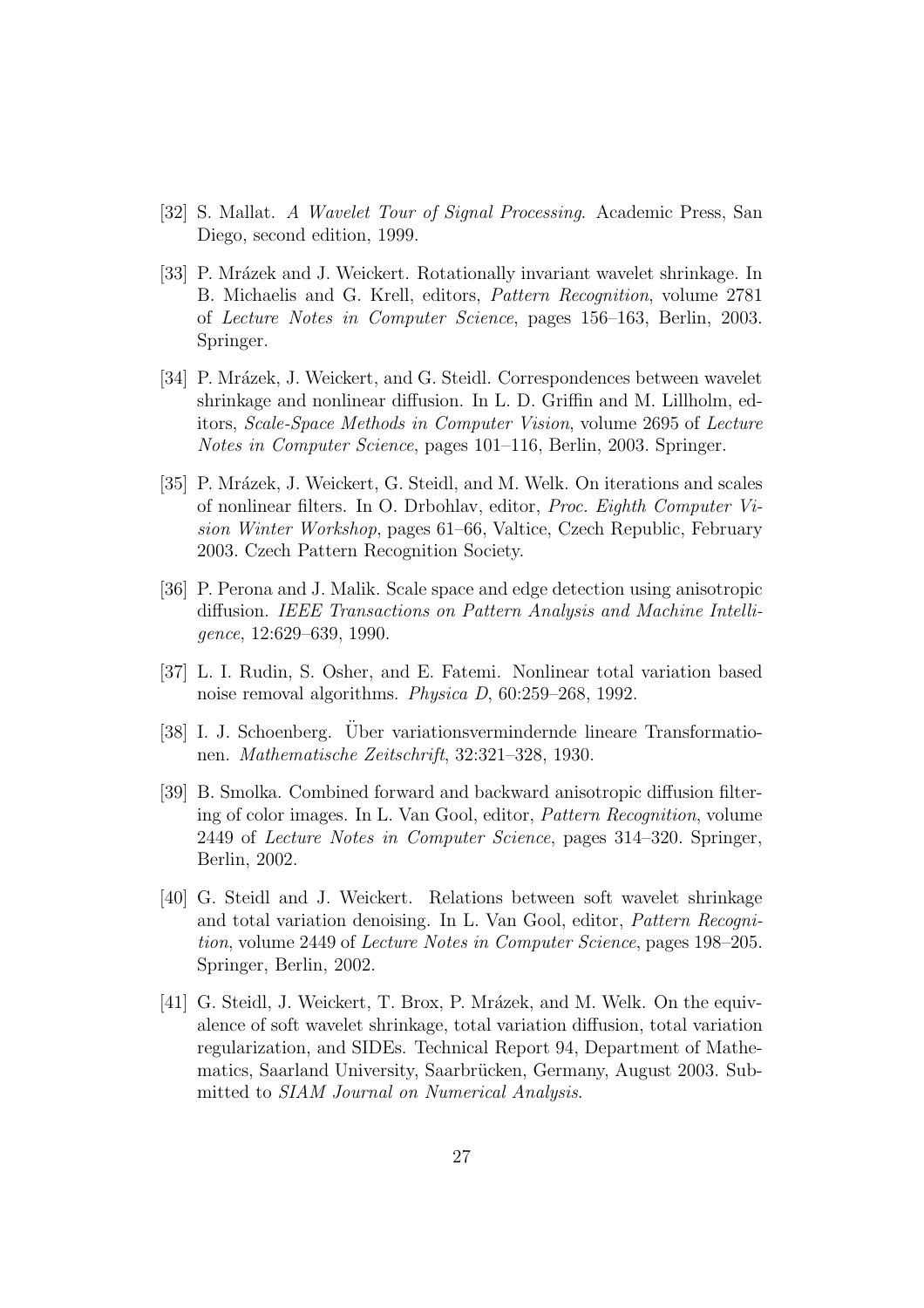- [42] C. Sturm. Sur une classe d'equations a´ differences partielles. Journal de Mathématiques Pures et Appliquées, 1:373-444, 1836.
- [43] R. S. Varga. Matrix Iterative Analysis. Prentice Hall, Englewood Cliffs, 1962.
- [44] J. Weickert. Anisotropic Diffusion in Image Processing. Teubner, Stuttgart, 1998.
- [45] J. Weickert and B. Benhamouda. A semidiscrete nonlinear scale-space theory and its relation to the Perona–Malik paradox. In F. Solina, W. G. Kropatsch, R. Klette, and R. Bajcsy, editors, Advances in Computer Vision, pages 1–10. Springer, Wien, 1997.

# Appendix

### A.1 Proof of Proposition 1 (Maximum–Minimum Stability)

1. Let the shrinkage function  $S_{\theta}$  satisfy (17). To prove the maximumminimum principle, we show for all  $i = 0, \ldots, N - 1$  that (17) implies

$$
\min\{f_{i-1}, f_i, f_{i+1}\} \le u_i \le \max\{f_{i-1}, f_i, f_{i+1}\}.
$$
\n(23)

If  $f_{i-1} \leq f_i \leq f_{i+1}$ , then we obtain by (17) and since  $S_\theta$  is odd that

$$
\frac{f_i - f_{i+1}}{\sqrt{2}} \leq S_{\theta} \left( \frac{f_i - f_{i+1}}{\sqrt{2}} \right) \leq \frac{f_{i+1} - f_i}{\sqrt{2}},
$$
  

$$
\frac{f_{i-1} - f_i}{\sqrt{2}} \leq S_{\theta} \left( \frac{f_{i-1} - f_i}{\sqrt{2}} \right) \leq \frac{f_i - f_{i-1}}{\sqrt{2}}
$$

and consequently by (10) that

$$
\min\{f_{i-1}, f_i\} \le \frac{f_{i-1} + f_i}{2} \le u_i \le \frac{f_i + f_{i+1}}{2} \le \max\{f_i, f_{i+1}\}.
$$

Similarly it follows in case  $f_{i-1} \geq f_i \geq f_{i+1}$  that

$$
\min\{f_i, f_{i+1}\} \le \frac{f_i + f_{i+1}}{2} \le u_i \le \frac{f_{i-1} + f_i}{2} \le \max\{f_{i-1}, f_i\},\
$$

in case  $f_{i-1} \leq f_i$  and  $f_i \geq f_{i+1}$  that

$$
\min\{f_{i-1}, f_{i+1}\} \le \frac{f_{i-1} + f_{i+1}}{2} \le u_i \le f_i,
$$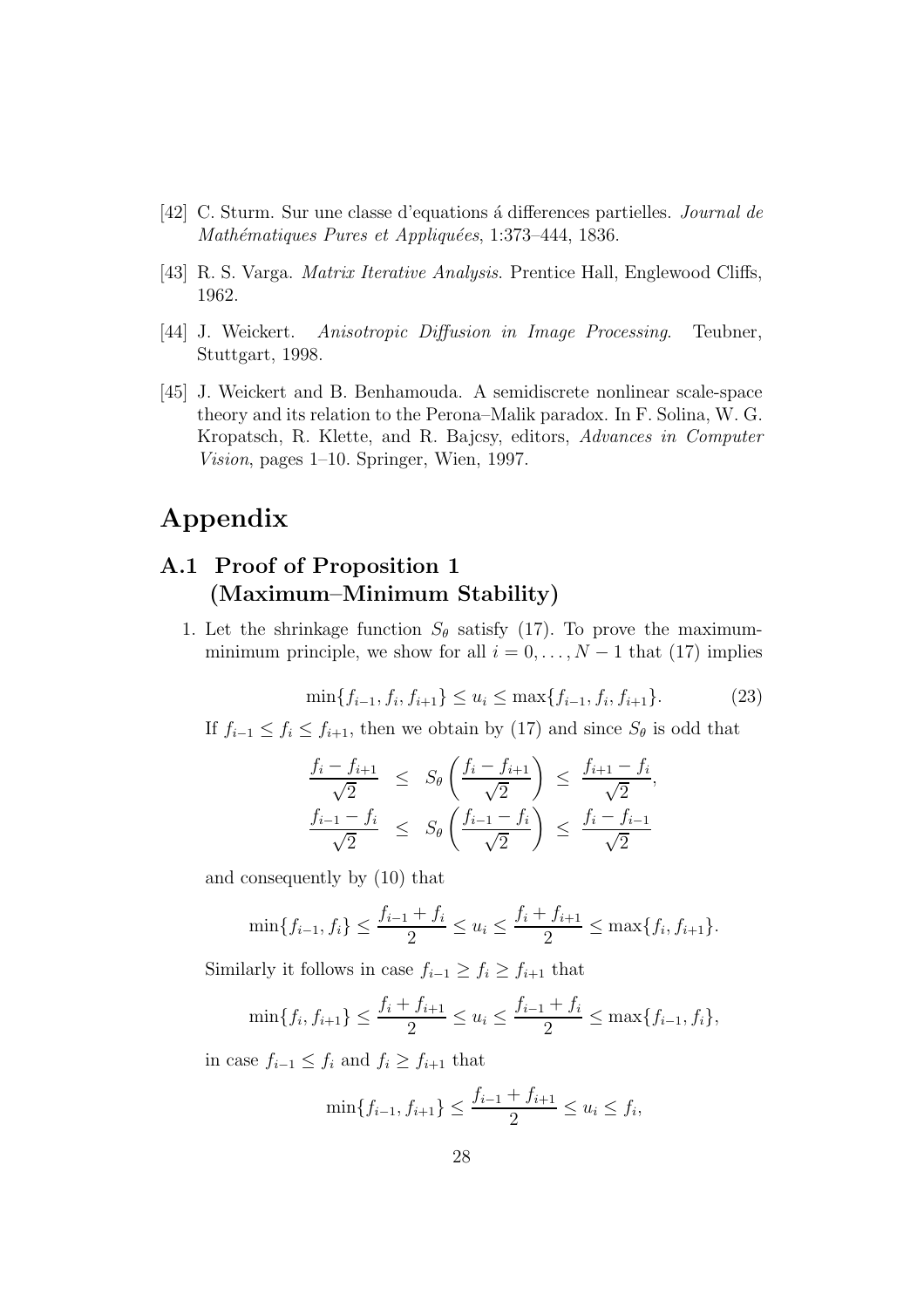and in case  $f_{i-1} \geq f_i$  and  $f_i \leq f_{i+1}$  that

$$
f_i \le u_i \le \frac{f_{i-1} + f_{i+1}}{2} \le \max\{f_{i-1}, f_{i+1}\}.
$$

This completes the proof of (23).

2. Conversely, let the shift invariant Haar wavelet shrinkage (10) satisfy a discrete maximum-minimum principle. Assume that there exists  $\tilde{x} \geq 0$ where (17) is violated in such a way that  $S_{\theta}(\tilde{x}) > \tilde{x}$ .

In order to construct a counterexample, we consider an input signal f which is zero except for  $f_i = \sqrt{2}\tilde{x}$  such that max  $i=0,\ldots,N-1$  $f_i = f_i$  and min  $i=0,\ldots,N-1$  $f_i = 0$ . Then we have by (10) that

$$
u_i = \frac{f_i}{2} + \frac{1}{2\sqrt{2}}S_{\theta}(\tilde{x}) - \frac{1}{2\sqrt{2}}S_{\theta}(-\tilde{x}) > f_i
$$

which contradicts the maximum principle.

Now assume that there exists  $\tilde{x} \geq 0$  such that (17) is violated by  $S_{\theta}(\tilde{x}) < -\tilde{x}$ . Then we show for the same input sequence that  $u_i < 0$ which contradicts the minimum principle. This completes the proof.  $\Box$ 

#### A.2 Proof of Proposition 3 (Sign Stability)

By (10) the values  $u_i$  are the averages of  $u_i^+$  $i<sub>i</sub>$  and  $u<sub>i</sub>$ . We start by considering  $u_i^+$  $i<sup>+</sup>$ . By (8), (9) and (22), we obtain for  $f_{2i} \ge f_{2i+1}$  that

$$
\frac{f_{2i} + f_{2i+1}}{2} \le u_{2i}^+ \le f_{2i},
$$
  

$$
f_{2i+1} \le u_{2i+1}^+ \le \frac{f_{2i} + f_{2i+1}}{2}.
$$

Similarly we can handle the case  $f_{2i} \leq f_{2i+1}$ . Hence we obtain  $u_{2i}^+, u_{2i+1}^+$  by moving the pixels  $f_{2i}, f_{2i+1}$  the same distance into the direction of the mean value  $(f_{2i} + f_{2i+1})/2$  without passing this value. In other words, for arbitrary fixed f there exist  $a_{2i}$ ,  $b_{2i}$  with  $1/2 \le a_{2i} \le 1$  and  $b_{2i} = 1 - a_{2i}$  such that

$$
\begin{pmatrix} u_{2i}^+ \\ u_{2i+1}^+ \end{pmatrix} = \begin{pmatrix} a_{2i} & b_{2i} \\ b_{2i} & a_{2i} \end{pmatrix} \begin{pmatrix} f_{2i} \\ f_{2i+1} \end{pmatrix} \qquad (i = 0, ..., N/2 - 1).
$$

Similarly we can handle  $u_i^-$ , where we group  $f_{2i-1}$  and  $f_{2i}$  together:

$$
\begin{pmatrix} u_{2i-1}^{-} \\ u_{2i}^{-} \end{pmatrix} = \begin{pmatrix} a_{2i-1} & b_{2i-1} \\ b_{2i-1} & a_{2i-1} \end{pmatrix} \begin{pmatrix} f_{2i-1} \\ f_{2i} \end{pmatrix} \qquad (i = 1, ..., N/2 - 1),
$$